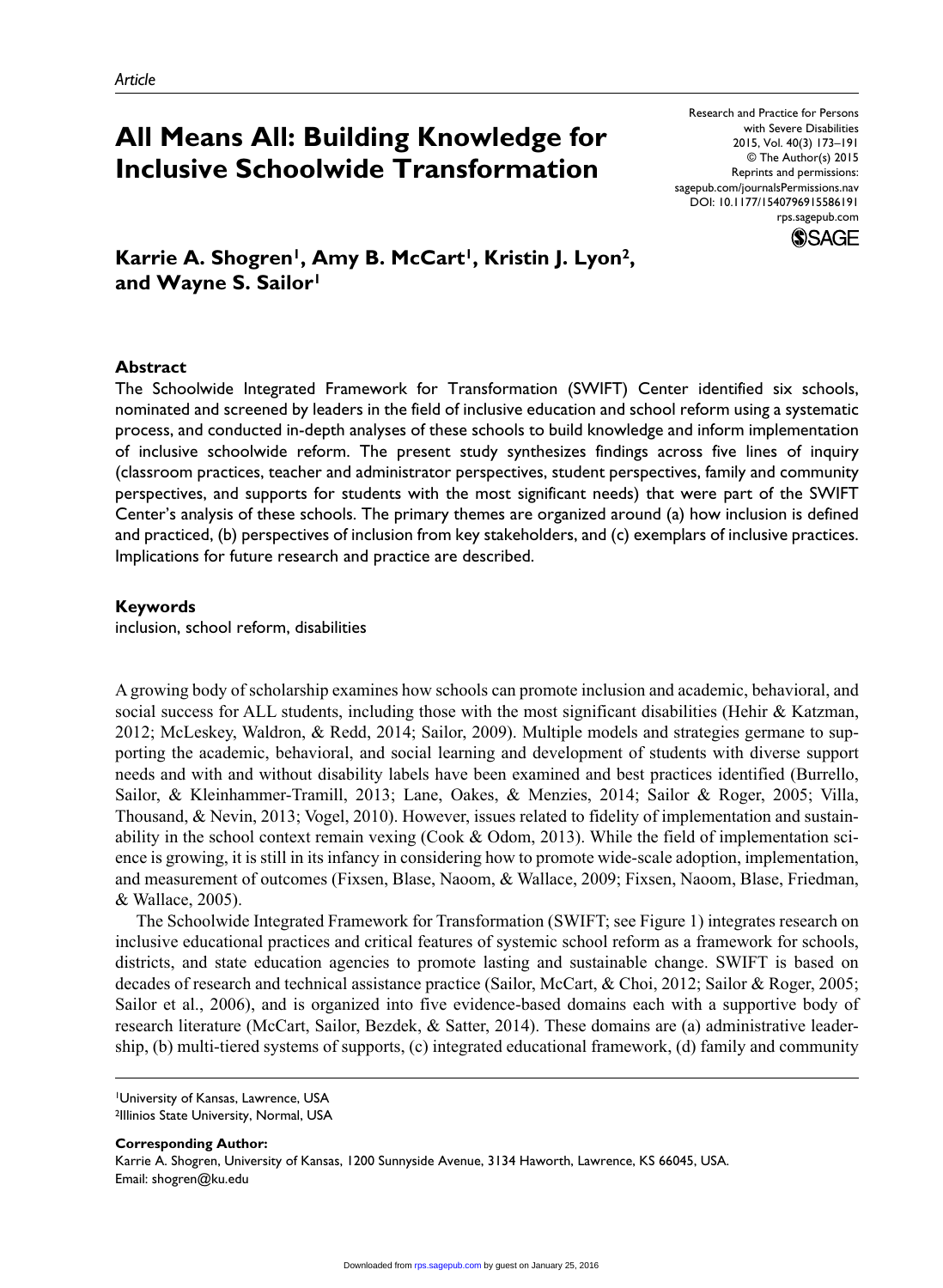

**Figure 1.** SWIFT domains and features. *Note.* LEA = local educational agency.

engagement, and (e) inclusive policy structure and practice. These domains and their identification and operationalization are described in greater detail in subsequent sections and in other sources (McCart et al., 2014).

Although evidence-based practices exist within each of these domains (McCart et al., 2014), little is known about how schools begin the process of transforming their practices to support inclusion and academic, social, and behavioral success for all students. The SWIFT Center received funding from the U.S. Department of Education to work with 64 schools in 16 districts in 5 states to provide intensive technical assistance for implementing the SWIFT framework and to collect data to demonstrate the degree to which the framework is doable, replicable, sustainable, scalable, and results in highly valued outcomes for all students, including students with the most extensive support needs. However, prior to beginning these implementation activities, the SWIFT Center chose to examine other schools that were currently implementing inclusive practices to better understand the factors that affected their implementation. Although many schools have struggled to implement inclusive practices, some schools have emerged as leaders in this area.

The present study and the manuscripts included in this Special Issue serve as part of SWIFT's appreciative inquiry into inclusive schoolwide transformation (Cooperrider & Whitney, 2005). Appreciative inquiry values the best of what is, envisions what might be, engages in dialogue about what should be, and innovates around what will be. Specifically, the SWIFT Center identified six schools, nominated and screened by leaders in the field of inclusive education and school reform using a systematic process, and conducted in-depth analyses of these schools. By developing a greater understanding of their successes (and struggles) during their independent implementation of inclusive education, the hope was to inform implementation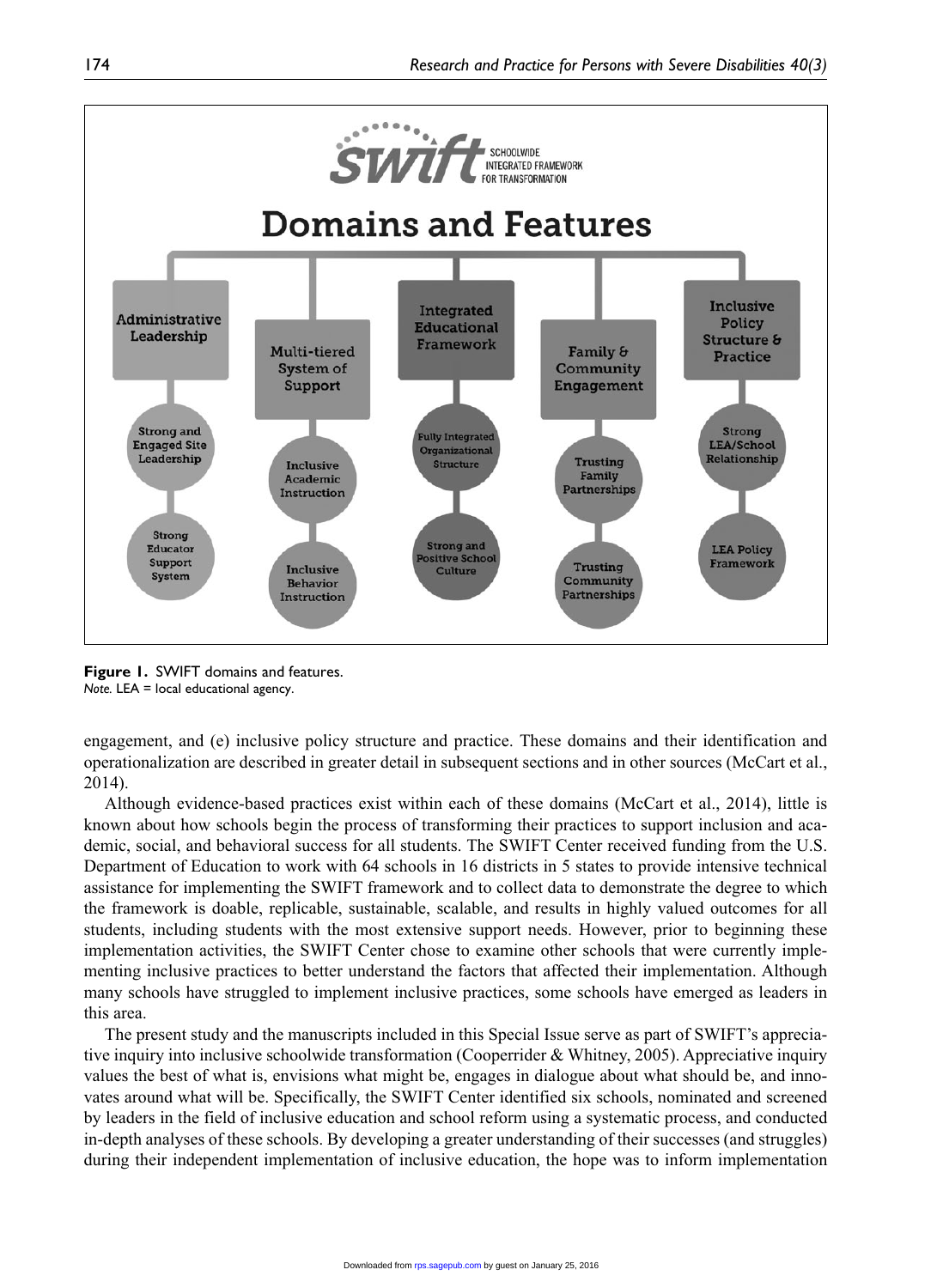efforts, including those now taking place among SWIFT partner states, districts, and schools. Over the course of an academic year, multiple forms of data were collected across three visits to these schools, referred to as Knowledge Development Sites (KDS). Five primary lines of inquiry guided the KDS study: classroom practices, teacher and administrator perspectives, student perspectives, family and community perspectives, and supports for students with the most significant needs. The present article provides an analysis and integration of the findings across these five lines of inquiry, and subsequent articles in this Special Issue provide more in-depth analyses of the specific lines of inquiry. Three questions guided the overall analysis and data collection:

**Research Question 1:** How do the KDS define inclusion and embody it in their school practices? **Research Question 2:** What are perspectives of administrators, teachers, students, and parents on inclusive school transformation activities?

**Research Question 3:** How, and to what degree, do the schools implement the SWIFT domains?

## **Method**

### *Participants*

*Site selection.* Six KDS were selected through a systematic nomination and screening process that included surveys, interviews, and site visits. The study design established three overall selection criteria to ensure diverse perspectives on inclusion: geographic diversity located in at least three different states, a range in urbanicity with at least one urban and one rural school, and age diversity with both elementary and middle schools. High schools were not eligible for the study based on the scope of the funding (K-8th grade schools).

*Nomination.* To develop a sufficiently broad pool of candidates, SWIFT Center's National Leadership Consortium, comprised of nationally recognized researchers and technical assistance providers, used a key informant strategy to nominate 37 schools. The 37 schools were identified by the national leaders as meeting *some or all* of the following conditions or practices that articulate key ideas represented in the SWIFT framework:

- 1. No segregated classrooms/programs for students with disabilities,
- 2. Inclusion of students with significant support needs across school activities,
- 3. Natural proportions of students with disabilities within the school,
- 4. Multi-Tiered System of Support (MTSS)/Response to Intervention (RtI) with Positive Behavior Interventions and Supports (PBIS) applied in all tiers,
- 5. Distributed leadership among staff, and
- 6. Strong family and community engagement.

Next, to narrow the pool of schools, SWIFT staff screened for two additional criteria associated with exemplary status, leaving 32 schools for consideration:

- 1. Achievement or growth rates among students with disabilities on state assessments that were significantly higher than the state average achievement or growth rate,
- 2. Proportion of students with disabilities was at least equal to the proportion of students with disabilities in the state.

Staff contacted school administrators to determine their interest, to inform them about requirements for participation, and describe benefits of participation. Thirty schools agreed to move to the next stage of selection: a survey and phone interview.

*Survey and interviews.* The 30 schools completed a brief online survey and a phone interview of the principal or member of the school leadership team. The survey included 19 items about basic composition of the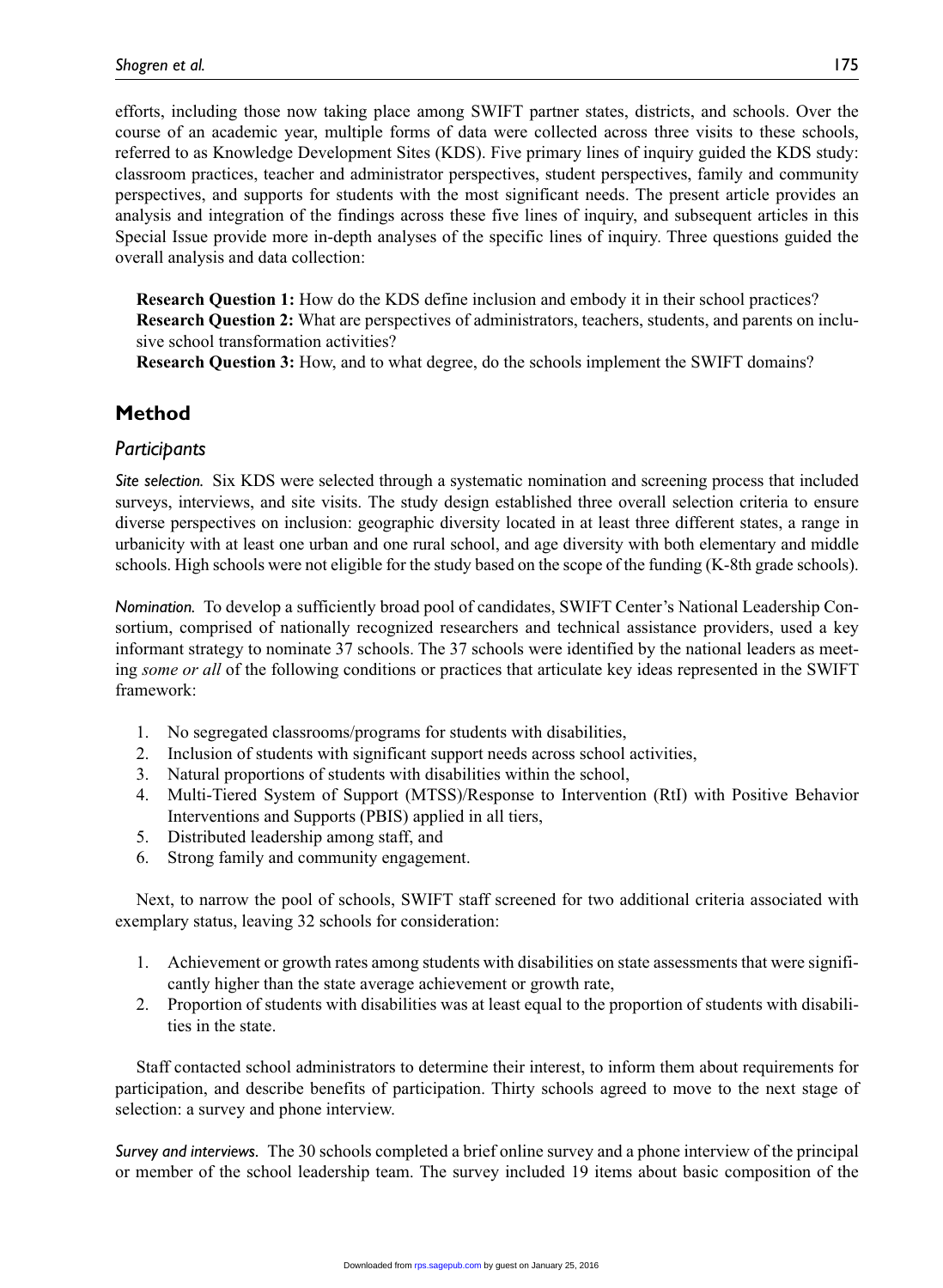school, service models for students with disabilities, and state achievement data. A 12-question interview protocol was designed to follow-up on survey questions. Staff made notes during each interview, and two other staff independently used these notes and survey to complete a *KDS Scoring Summary.* Staff reviewed the strengths of each KDS and recommended 11 schools for further consideration.

*School Visit 1.* A team of three to five researchers and technical assistance providers visited the 11 schools, conducted guided interviews, and informally administered several assessment tools. Interviews probed for information on how and to what degree the school had implemented practices associated with SWIFT domains and impacts these practices had on the school, teachers, and students. School leadership teams, teachers, students with and without disabilities, and family/community members participated in these interviews. To gain a picture of a school and its systems of support, the team used several assessments of effective practices associated with inclusive school transformation (described subsequently). These measures were not implemented with full fidelity to assessor instructions because of the brevity of the visits. Thus, results were only used to inform the selection of KDS. SWIFT staff compiled and summarized assessment data for each school. Team members commented on strengths, weaknesses, and knowledge that could be learned from each school.

*Selection.* SWIFT co-directors and selected members of the National Leadership Consortium reviewed the schools' data and found four schools with consistently positive recommendations from the teams and comparatively high assessment scores; these schools were unanimously selected as KDS. Diversity criteria were applied to select two more schools. These two schools had slightly lower assessment scores, but were still noted by the teams as strong in specific features, namely, family engagement, implementation of MTSS including RTI, and district-level support.

*Site characteristics.* Table 1 provides demographic data and student achievement scores, aggregated across the six KDS schools to protect confidentiality. As the selection design intended, the KDS characteristics vary widely. For example, some schools primarily serve student populations that are ethnically diverse, while others are more homogeneous. The schools also ranged in their present levels of student achievement on state reading and math assessments. This diversity of the six KDS represents a strength of the KDS inquiry, and also provides directions for future research. Specifically, we aggregated findings across the schools, looking for commonalities to inform inclusive schoolwide transformation. We were unable to disaggregate results to the school level because of our agreements with the schools to aggregate the data and protect confidentiality. Therefore, future work is needed to look at specific school-level factors (e.g., elementary vs. middle; student population demographics, etc.) in larger samples of schools implementing reform.

### *Data Collection Procedures*

To develop knowledge about inclusive practices, teams visited each school two more times in the spring and fall of 2013. These visits were longer than Visit 1, lasting between 3 and 4 days. The teams varied by site and were composed of three to five researchers and technical assistance providers. They used multiple forms of data collection, including interviews, observations, focus groups, and assessments. The findings across data sources were aggregated for the present analyses. The data collected during each visit, including Visit 1, shaped decisions about data collection activities at subsequent visits. Table 2 summarizes how the multiple data sources contributed to the three primary questions.

*Visits.* During Visit 2, the team conducted classroom observations and focus groups for multiple stakeholders (i.e., general and special education teachers, administrators, and family and community members). Schools identified the focus group participants based on two researcher-provided criteria: (a) people with a depth of knowledge of the school's inclusion model, but also with a range of experiences (positive, negative, and neutral), and (b) to minimize selection bias by avoiding members of existing groups (e.g., leadership team), when possible. To allow for free discussion of ideas, the focus group composition separated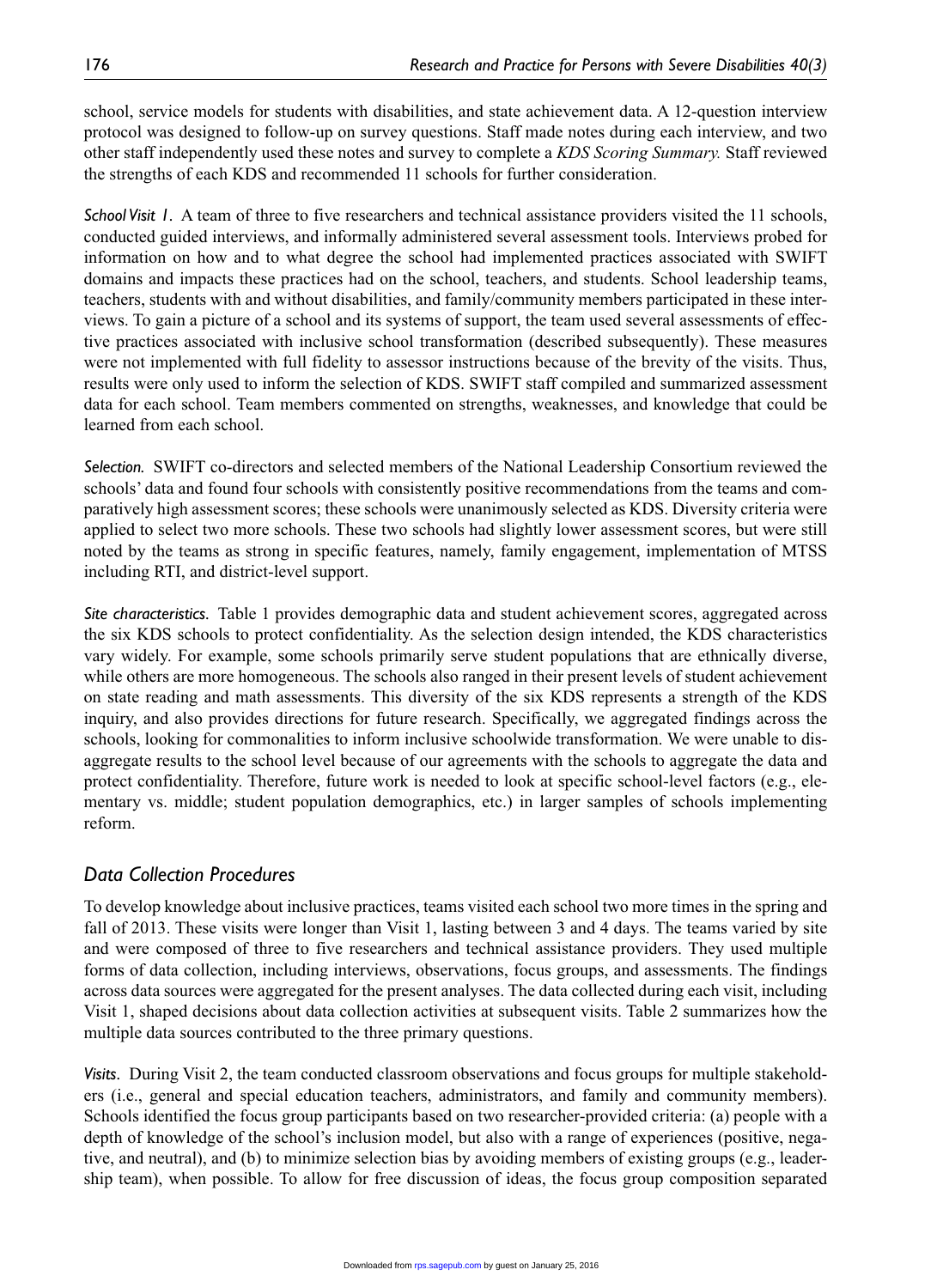|                                             |                                          | that meet or exceed grade-level state<br>assessments standards) |             |  |
|---------------------------------------------|------------------------------------------|-----------------------------------------------------------------|-------------|--|
| Demographic characteristics                 | Prevalence ranges<br>(% of all students) | Reading/English Language<br>Arts $(\%)$                         | Math $(\%)$ |  |
| All students                                |                                          | 44-69                                                           | 50-75       |  |
| Students with a disability                  | $8 - 27$                                 | $35 - 52$                                                       | 30-50       |  |
| Students who are economically disadvantaged | $12 - 54$                                | $18 - 61$                                                       | $33 - 61$   |  |
| Students learning English                   | $2 - 15$                                 | 21                                                              | 25          |  |
| Student ethnic categories                   |                                          |                                                                 |             |  |
| White                                       | 27-90                                    | 46-88                                                           | 66-80       |  |
| <b>Black or African American</b>            | $4 - 24$                                 | $35 - 67$                                                       | 28-77       |  |
| Hispanic or Latino                          | $4 - 24$                                 | 53-69                                                           | 42-75       |  |
| Asian                                       | $0.4 - 10$                               | 62                                                              | 61          |  |
| Native Hawaiian or Pacific Islander         | $\leq$                                   |                                                                 |             |  |
| American Indian or Alaskan Native           | $\leq$                                   |                                                                 |             |  |
| Two or more categories                      | $6 - 11$                                 | 40-79                                                           | $60 - 61$   |  |

**Table 1.** Aggregate Knowledge Development Sites Prevalence and Achievements by Demographic Characteristic for 2011-2012 Academic Year.

#### **Table 2.** Knowledge Development Sites Study Data Sources by Research Question.

|                                                                                                                                                                                           |    | Research questions |  |  |
|-------------------------------------------------------------------------------------------------------------------------------------------------------------------------------------------|----|--------------------|--|--|
| Data sources                                                                                                                                                                              |    |                    |  |  |
| Site selection (survey, phone interviews, Visit 1 report of strengths and opportunities)                                                                                                  |    |                    |  |  |
| Assessment of practices (Visits 1 and 3)                                                                                                                                                  |    |                    |  |  |
| Site visit notes (Visits 2 and 3 interview notes, field notes, team meeting notes)                                                                                                        | X. | X                  |  |  |
| Focus groups (Visits 2 and 3 for family, general teachers, special education teachers,<br>administrators, other support staff, students with disabilities, students without disabilities) | X. | X                  |  |  |
| Classroom observations (Visits 2 and 3)                                                                                                                                                   |    |                    |  |  |
| Individual student observations (Visit 3)                                                                                                                                                 |    |                    |  |  |

some types of stakeholders (e.g., teachers and administrators were not combined). Members of teams who had experience in conducting focus groups led the sessions. For consistency across KDS, leaders used an interview guide developed for each stakeholder group.

Staff who conducted Visit 2 classroom observations used a systematic protocol to document supports for learning and participation in inclusive classrooms (Morningstar & Shogren, 2013). Across Visits 2 and 3, 65 classroom observations were conducted, with each observation lasting an average of 38 min. In addition, members of the team formally and informally met with students, staff, family, and community members. Team members completed field notes and a visit summary individually and as a group, highlighting key things learned as well as strengths and opportunities for growth in the school's inclusion model.

During Visit 3, four data collection activities occurred: student focus groups, assessments of implementation of best practices (this time completed with fidelity to the assessment protocol), classroom observations, and individual student observations. Unique to Visit 3 were the individual student observations. Each school identified three or four students with severe disabilities, defined as students with significant support needs who took alternate state assessments and who were experiencing success in an inclusive school. In each school, a single member of the team conducted the individual student observations. Across the six schools, three team members observed 18 focal students (*M* age = 9 years,  $SD = 2.5$ ; males = 16) for

Student achievement (percent of students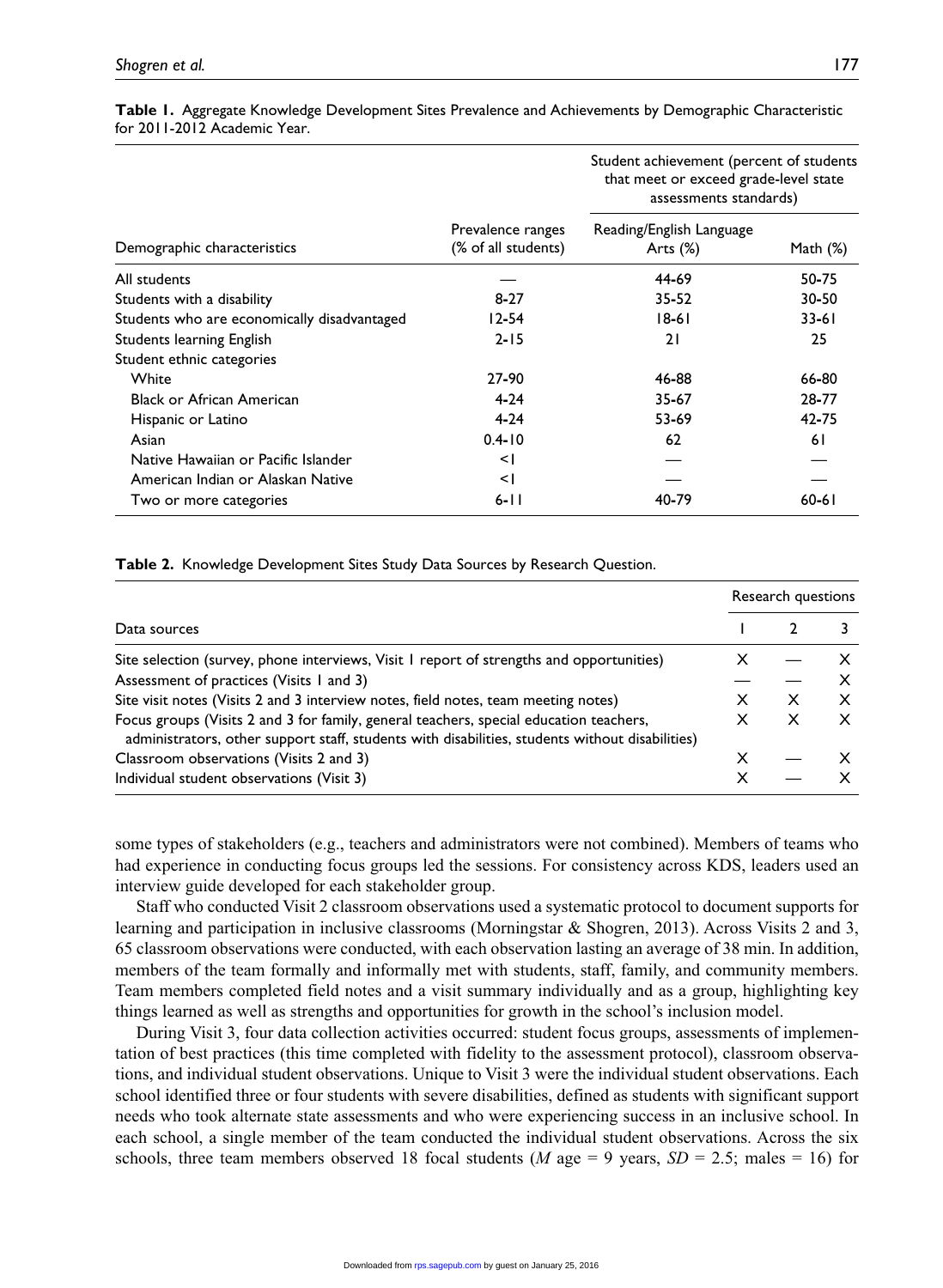| ۰<br>٠<br>V.<br>$\sim$ |  |
|------------------------|--|
|------------------------|--|

| School<br>code | SWIFT-FIT<br>overall<br>score $(\%)$ | RTI essential<br>components<br>(total %) | RTI essential<br>components<br>mean response<br>(out of $5$ ) | Culturally<br>responsive<br>schools<br>(total %) | <b>PBIS</b><br>benchmarks<br>of quality<br>(total %) | OHI score<br>(500 is<br>average) | <b>BAT</b><br><b>Foundations</b><br>(total %) | <b>BAT Tier</b><br>2 (total<br>%) | <b>BAT</b><br>Tier 3<br>(total %) |
|----------------|--------------------------------------|------------------------------------------|---------------------------------------------------------------|--------------------------------------------------|------------------------------------------------------|----------------------------------|-----------------------------------------------|-----------------------------------|-----------------------------------|
| School A       |                                      | 90                                       | 4.5                                                           | 76                                               | 97                                                   | 657                              | 90                                            | 90                                | 0                                 |
| School B       |                                      | 85                                       | 4.3                                                           | 86                                               | 76                                                   | 695                              | 72                                            | 49                                | 79                                |
| School C       |                                      |                                          |                                                               | 61                                               | 62                                                   |                                  | 84                                            | 20                                | 66                                |
| School D       | 67                                   |                                          |                                                               |                                                  |                                                      | 611                              |                                               |                                   |                                   |
| School E       | 66                                   | 84                                       | 4.2                                                           | 92                                               | 90                                                   |                                  | 84                                            | 74                                | 97                                |
| School F       | 45                                   | 78                                       | 3.9                                                           | 79                                               | 75                                                   | 655                              |                                               |                                   |                                   |
|                |                                      |                                          |                                                               |                                                  |                                                      |                                  |                                               |                                   |                                   |

**Table 3.** Assessment Data From Visit 3.

*Note.* Cells without scores indicate the assessment was not administered at that school. SWIFT-FIT = Schoolwide Integrated Framework for Transformation: Fidelity of Implementation Tool; RTI = Response to Intervention; PBIS = Positive Behavior Interventions and Supports; OHI = Organizational Health Index; BAT = Benchmarks for Advanced Tiers.

approximately 2 hr each in diverse class and instructional activities using a standard field note protocol developed to allow for analysis across observations. These students had a range of primary disability labels including autism  $(n = 11)$ , orthopedic impairment  $(n = 2)$ , visual impairment  $(n = 1)$ , intellectual disability  $(n=2)$ , co-occurring autism and hearing impairment  $(n=1)$ , and other health impairment  $(n=1)$ ; and mean ratings of support needs for overall functioning of 3.38 (range = 2-4) and support needs for learning of 3.41 (range  $= 2-4$ ) on 5-point scale (Soukup, Wehmeyer, Bashinski, & Bovaird, 2007). In addition, teams formally and informally met with students, staff, family, and community members throughout their visits. The team synthesized notes and obtained updated data on school demographics and performance on state assessments. They completed, as a group, a summary of each visit, again highlighting key things learned and strengths and opportunities for growth.

During Visit 3, the assessments completed during Visit 1 were repeated with attention to the administration protocols. The assessments targeted domains associated with SWIFT and included assessments of school climate using the Organizational Health Inventory (Hoy, 2003a, 2003b), cultural responsivity with the Culturally Responsive Schools Self-Assessment (Richards, Artiles, Klingner, & Brown, 2005), RtI implementation with the RTI Essential Components Integrity Worksheet (National Center on Response to Intervention, 2011), and positive behavior intervention and supports implementation with the School-Wide Benchmarks of Quality (Revised; Kincaid, Childs, & George, 2010) and the Benchmarks of Advanced Tiers (Anderson et al., 2013). The team also administered a draft version of the SWIFT: Fidelity of Implementation Tool (SWIFT-FIT; Morsbach Sweeney et al., 2013), a tool under development during the study as an assessment of a school's fidelity of implementation of the core domains and features of SWIFT framework. The results from Visit 3 are presented in Table 3. All schools that completed assessments scored in the very high range on measures of school climate. More variability in MTSS utilization is evident, as indicated by scores on RTI Essential Components Integrity Worksheet (National Center on Response to Intervention, 2011) as well as the Benchmarks for Advanced Tiers (BAT; Anderson et al., 2013). For example, some schools emphasized schoolwide PBIS systems as shown in Benchmarks of Quality scores, but did not focus as strongly on Tier 2 or Tier 3 interventions as shown in BAT Tier 2 and Tier 3 (classroom and individualized supports) scores, while others focused across all levels of implementation. The three schools that completed a pilot version of the SWIFT-FIT, a measure of fidelity of implementation to SWIFT features, scored in the midrange (45%-67%).

#### *Data Analysis*

As mentioned previously, the present article presents an integrated analysis of all data collected through the SWIFT KDS study. Specifically, to address the three research questions described previously, we synthesized findings across the five lines of inquiry that comprised the overall KDS study (classroom practices, teacher and administrator perspectives, student perspectives, family and community perspectives, and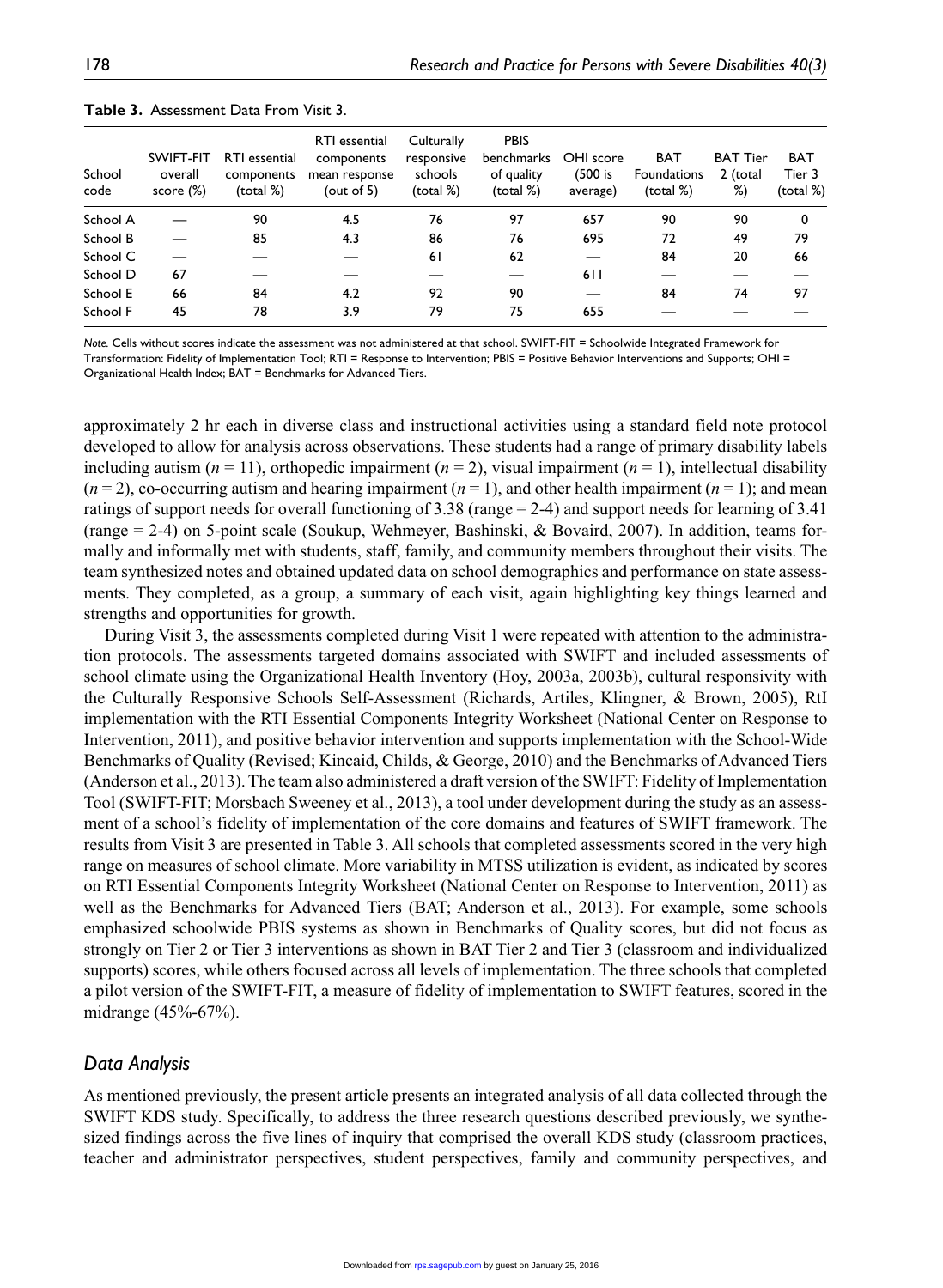supports for students with the most significant needs) as well as examined all field notes, assessment data, and other data sources not directly connected to one of the lines of inquiry. We organized our analysis around our three guiding research questions and engaged in a systematic analysis of each of the data sources around the three research questions. Specifically, the first and third author—using appreciative inquiry as a lens to view the data sources—reviewed each data source and organized the findings around the three research questions. Then within each research question, the data sources were analyzed to identify key themes from the findings. The first and third author reviewed the data sources iteratively, using a constant comparative method (Patton, 2002) until consensus was achieved regarding the key findings within each research question, which were written in narrative form. Then, as a form of member checking, the second and fourth author as leaders in SWIFT and in the selection of the KDS, reviewed the narrative, and provided input to clarify the key findings.

#### *Values Guiding the Knowledge Development Analyses*

An important feature of data analyses is our commitment to protect confidentiality of schools, staff, and students and their families. To honor this commitment, we adhere to our Institutional Review Board (IRB) protocols by refraining from using school names and by presenting data in aggregate across schools with de-identified examples of practices or perspectives to give context.

A second important fact to remember about the study design, analyses, and findings is that the KDS inclusion initiatives pre-date the SWIFT framework and technical assistance resources. Some schools had support from their local universities and national leaders in inclusion, but by and large, the schools constructed and implemented inclusive practices on their own.

Third, because KDS are learning organizations, we share general discussion about future growth and development opportunities suggested by KDS aggregate data, particularly around implementation of best practices related to the *where, how*, and *what* of inclusion. We present these successes and opportunities for growth and development not only to inform intensive technical assistance but also to provide direction for the field and advancing the knowledge of researchers and practitioners.

### **Key Findings**

As an appreciative inquiry, we present in our key findings descriptions of "the best of what is" (Cooperrider & Whitney, 2005) to be instructive to other schools as they implement inclusive school reforms. This article integrates data across all sources to provide a holistic picture of key findings organized by our three guiding questions: (a) How do KDS define inclusion and embody it in their school practices? (b) What are perspectives of administrators, teachers, students, and parents on inclusive school transformation activities? (c) How, and to what degree, do the schools implement SWIFT domains? Subsequent articles in this Special Issue focus specifically on the four lines of inquiry (classroom practices, teacher and administrator perspectives, student perspectives, family and community perspectives, and supports for students with the most significant needs), and in the present analysis, we present overall findings across data sources.

### *How Do KDS Define Inclusion and Embody It in Their School Practices?*

*Definitions of inclusion.* A school's definition of inclusion shapes how classrooms and resources are organized to support students. In focus groups and in interviews, KDS stakeholders tended to define inclusion primarily in line with two waves in the history of inclusive education that emphasized *where* and *how* students learn (Turnbull, Turnbull, Wehmeyer, & Shank, 2004; Wehmeyer, 2009). The first wave, *where* students learn, addressed how to change prevailing segregated educational models. The second wave added focus on *how* students learn, that is, how students with disabilities can be effectively taught in inclusive settings through such methods as co-teaching, differentiated instruction, and family–professional partnerships. A more recent third wave of inclusion introduced the issue of *what* students learn, particularly how students can access challenging general education curricular content and instructional practices that facilitate learning.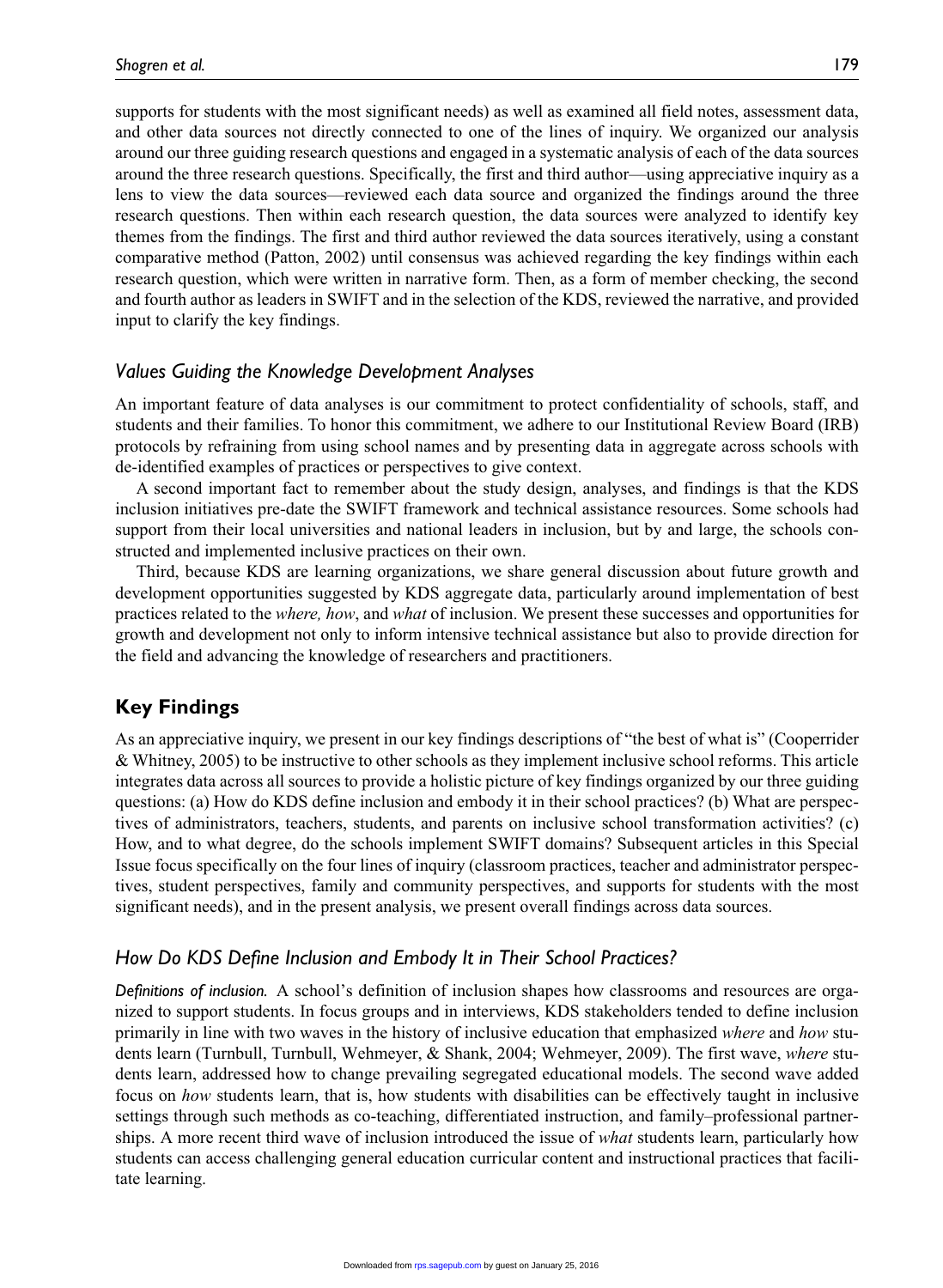The KDS that defined inclusion primarily by *where* students are taught focused on how they eliminated or were making progress toward eliminating separate classrooms. They described their inclusion models as using multiple learning spaces for all students based on student needs, rather than disability label or special education eligibility. Other KDS focused on *how* they delivered inclusive education and emphasized such teaching arrangements as co-teaching, team planning time, and, in some settings, class within a class models where students with specific support needs received instruction in small groups in the general education classroom as an alternative to separate classrooms. *What* students learn, that is, access to the general education curricular content, did not emerge as frequently in KDS field notes and interviews. These differences in definitions likely reflect the stages of implementation or understanding of inclusion at each KDS.

*Inclusive practices: Culture.* All the KDS inclusive practices are firmly rooted in their school cultures. Every data source clearly communicated that all members of the schools held a strong belief that all students should be valued and have access to supports they need to be successful. Diverse stakeholders in focus groups and in field notes repeatedly voiced the concept "all means all," and school structures and populations overtly reflected this ideal through such statements as, "There is nothing called special education. Every child receives it," and "We recognize everyone learns differently. Our goal is to benefit all students. We do not group based on ability because it says one ability has higher value than another. We celebrate differences."

In many contexts, inclusion conceptually extended beyond disability to encompass other forms of diversity, including language and culture, and even teacher labels and groupings. As one administrator put it, "it seemed a natural part of the educational process for all students to receive individualized support." Teachers were no longer "cross-categorical special education teachers" or "life skills teachers"; instead, teachers were just teachers.

Another theme was inclusion is a "non-negotiable" commitment at the school. Schools emphasized the importance of everyone being on the same page about inclusion, including school staff and families. This sentiment was expressed in such comments as "We have a culture of sharing responsibility and serving all kids. Kids belong to all of us" and "It's just the way we do it—not even a possibility that it would be any different."

KDS identified some challenges they overcame when they began their commitment to inclusion. For example, when schools shifted paraprofessional roles from one-on-one to whole classroom support "some parents were upset about all the changes." One school administrator responded to the concern, saying "we had to stick together on our focus . . . have many conversations with parents . . . and central office must support the changes." Another described how as new families moved into the district the school continually built up their understanding and support for the inclusive culture.

Educator buy-in to inclusion is also a vital cultural condition. One school leader, referring to teachers said, "When we started this [inclusion] most people did not want these changes. . . . It has been a true culture shift." As with families, the process of gaining buy-in was ongoing as new staff joined the school or district. "Initially they don't filter everything through the inclusive lens, and we have to teach them." Some schools made it a practice to recruit leaders who believed in inclusion. Likewise, KDS identified central office or district buy-in as important to their inclusive practices. Those schools with strong district buy-in and support did not have to find "work arounds" to district policies that did not align with their inclusive culture.

*Inclusive practices: Co-teaching.* Some KDS adopted co-teaching models in all classrooms or in several classrooms at each grade level (Morningstar, Shogren, Lee, & Born, 2015). The schools accomplished collaborative teaching by changing job descriptions of teachers who were initially hired to serve in separate settings, enabling them to serve in a co-teaching or supporting role in a general education classroom. Other KDS worked to organize supports for students who needed more intensive intervention not based on disability label, but on student need. One KDS described specific policies regarding the number of students with Individual Education Programs (IEPs) who could be included in a classroom to promote natural proportions of students with disabilities in classrooms. Schools also identified that they used paraprofessionals in several ways, including supporting any student with a need, often delivering direct instruction to students while a general or special education teacher took primary responsibility for the teaching and learning process.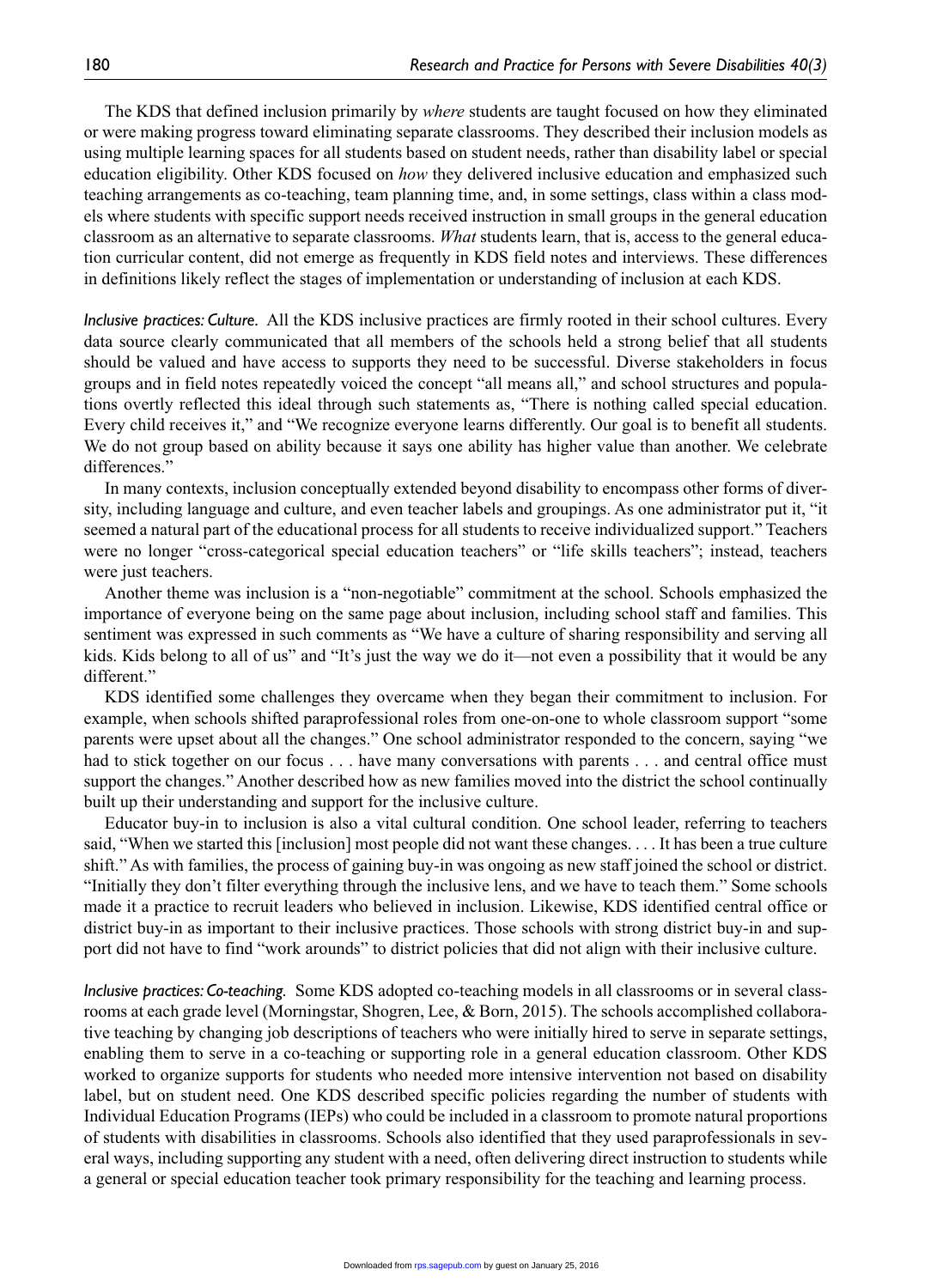Challenges that KDS had to overcome to fully implement collaborative teaching models included reconciling inclusive practices with related services delivered by district personnel outside the general education classroom. Some KDS, particularly those further along in their inclusive school reform activities or that had more district support, were able to adopt policies making elimination of these pull-out services "non-negotiable" regardless of who the service provider was. These KDS staff reported always asking, "Why can't we teach this in the general education room?" and indicated pull-out actions had to either accelerate student learning or provide very unique supports for students in severe crisis for a period of time. In another case, a segregated classroom remained, primarily to teach life skills to students with the most significant support needs. This KDS described their vision for fully reconfiguring resources to eliminate this separation and were working toward that end.

Overall, KDS demonstrated clear, strong cultures that valued inclusion and had high expectations for all students, regardless of their support needs. No KDS thought they were doing a "perfect job," and all viewed themselves as learning, growing communities with the hope of being "research to practice sites, where we hold ourselves accountable for latest and greatest" ways of meeting students' needs.

#### *What Are Perspectives of Key Stakeholders?*

To address perspectives of key stakeholders, focus groups were conducted with (a) administrators and teachers, (b) parents and community members, and (c) students with and without disability labels. These perspectives are more deeply examined in other articles (Francis et al., 2015; Gross et al., in press; Haines, Gross, Blue-Banning, Francis, & Turnbull, 2015; Kozleski, Yu, Satter, Francis, & Haines, 2015; Shogren et al., 2015); here, we briefly describe key findings from focus groups, field notes, and school and classroom observations, synthesizing common issues across stakeholder groups.

*Administrators and teachers.* Frequently brought up by administrators and teachers were ways that teachers worked together and key values and patterns that defined their collaborations, such as using data to determine student instructional groupings, evaluating collaborative instruction, and building roles for and relationships with families (Kozleski et al., 2015). Six themes weave through these topics: (a) importance of defining and organizing around inclusive education, (b) building capacity of people to understand and implement components of a system of inclusive education, (c) understanding the context of inclusive education in schools and districts, (d) the role of family support and communication with families, (e) how inclusive education affects students, and (f) need for professional learning opportunities.

*Family and community members.* An overriding theme in the family discussions was importance of school culture (Francis et al., 2015; Haines et al., 2015). Participants highlighted the importance of guiding beliefs, values, and attitudes related to inclusion that permeated all aspects of the schools. Discussions emphasized communication among parents and teachers, suggesting the high value of frequent, high-quality, culturally sensitive, and reciprocal communication strategies. Family members identified barriers to partnerships and inclusion, including issues related to their own time and ability to collaborate and communicate, as well as differences in definition of inclusion across stakeholders. Despite these issues, parents of students with and without disabilities identified strong benefits of inclusion for all students, particularly increased classroom staffing and acceptance of diversity.

Community members talked about two benefits of inclusion: improved student interactions and improved future communities (Gross et al., in press; Haines et al., 2015). They described school–community partnerships as reciprocal relationships with benefits both to community partners and to the entire school. They cited several factors that supported such partnerships, including principal leadership, an open door policy, teacher commitment to student success, teacher support, and communication among partners. Community partners were able to identify strategies that supported inclusion, including use of assistive technology; consistent, knowledgeable staff; teacher training; use of universal design for learning (UDL); strong principal leadership; co-teaching; fostering friendships; problem solving; and using student strengths. They identified barriers to inclusion such as limited financial resources, replicating school culture, willingness to collaborate, and leaving the old way of doing things.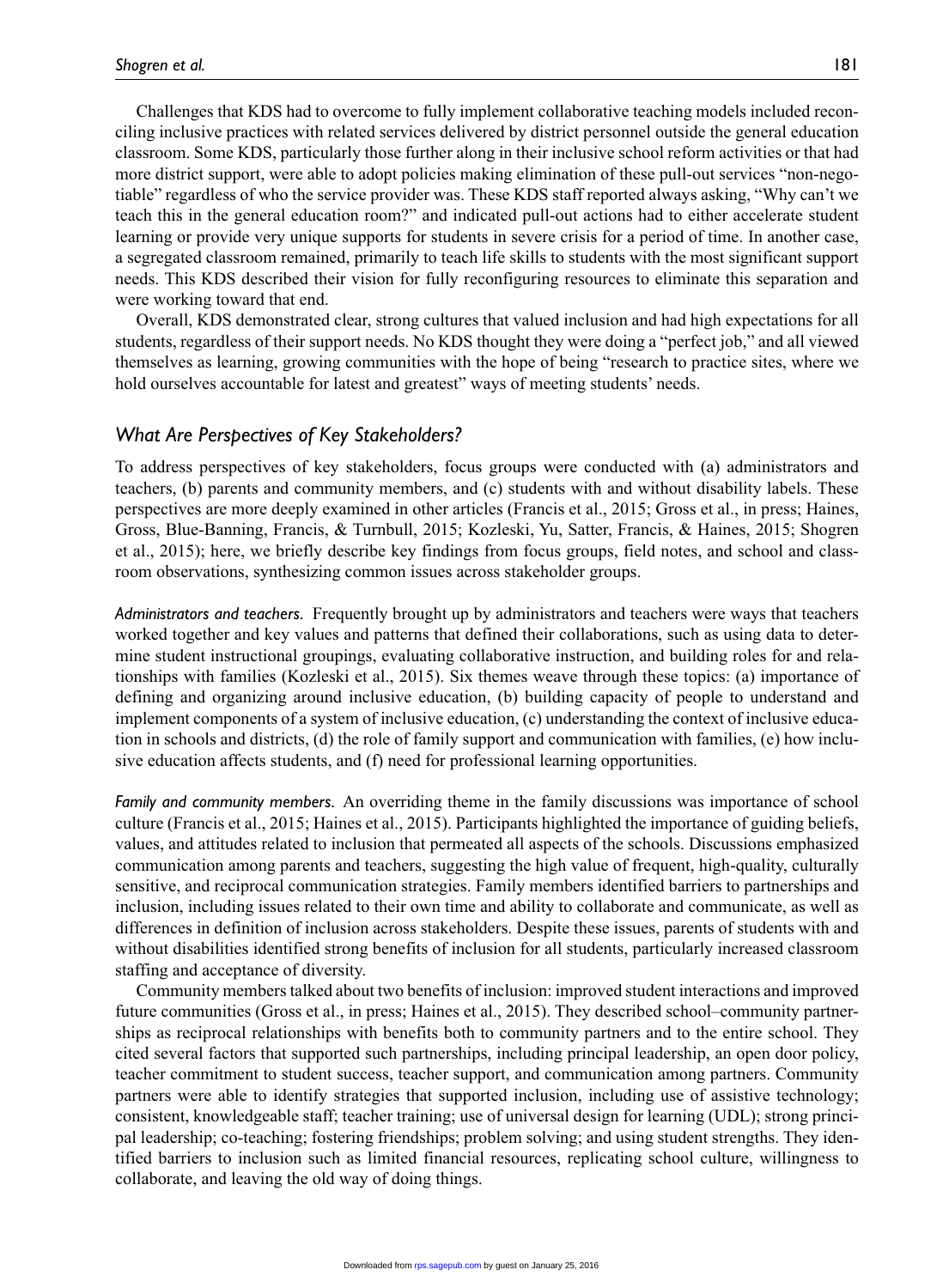*Students.* Like family members, student discussions were grounded in school culture and the critical importance of school norms, values, and expectations that promote inclusion (Shogren et al., 2015). Three primary themes emerged from focus groups that included both students with and without disabilities: (a) teachers and administrators fostered a sense of belonging, (b) the inclusion model supported all students getting what they needed in the classroom, and (c) school, classroom, and individual practices promoted success. Examples of these practices were as follows: clear school and classroom expectations, co-teaching, promoting self-determination, and multiple means of representation, engagement, and expression (e.g., UDL).

*Overall stakeholder perspectives.* All stakeholder groups emphasized the critical role of a strong school culture defined by inclusion and an emphasis on the *where* and *how* of inclusion. The value of supporting all students in general education classrooms was a recurrent theme, and discussions centered on how professionals worked together and how professionals and families worked together to support a positive school culture. Each school had a strong school culture with clear values of inclusion and supports for all.

### *How, and to What Degree, Do the Schools Implement the SWIFT Domains?*

KDS were selected because they demonstrated excellence in one or more of SWIFT domains. Their implementation of these domains, however, was not directly linked to a SWIFT framework, but instead each school's local understanding of inclusion. Thus, we did not expect they would have fidelity of implementation across all SWIFT features; rather, our intention was to learn about their practices and experiences in implementing the best practices by which the SWIFT framework is defined. Overall, data from assessments, observations, and field notes suggest that KDS strongly emphasized several features of SWIFT, most notably the fully integrated organizational structure and a strong and positive school culture. They implemented other SWIFT features in different ways, depending on school culture and contextual considerations relevant to each school.

Even as we begin to compare KDS practices with SWIFT domains, we reiterate, KDS were not attempting to follow a SWIFT framework. Yet, in answer to our guiding questions, we examine congruence between their practices and SWIFT domains. In one way, this analysis provides information on the social validity of the SWIFT domains, as well as areas of success and ongoing growth in KDS, which have significant implications for the field in devising methods of supporting schools engaged in inclusive school transformation.

*Administrative leadership.* The roles of principals and school leadership teams were extensively described as key to inclusive reforms. Members of school communities also highlighted the importance of professional development and opportunities to learn and grow together around the schools' key values.

*Strong and engaged site leadership*. All KDS had a strong principal whose personality and commitment to students, their families, and faculties were palpable. Commonly used words to describe these principals were energetic, passionate, and devoted. We heard such comments as, "[Principal] makes a huge difference in how the culture of this school is. I've heard parents say wherever [principal] goes, I will go" and "[Principal] welcomes everyone as they enter the building, provides personal attention, knows students and staff, and checks in on how kids did on the bus or over the weekend."

KDS exhibited a sense of community that led to collective work around inclusive education, with teachers excited about coming to work and students excited about learning. Inclusive cultures influenced choices principals made regarding resource allocation. For example, one leadership team described how their school had the same resources as other schools (which were not inclusive) but that their principal's vision for inclusive education led to resources being used differently with input from all stakeholders. KDS principals not only provided clear direction for teachers but also empowered them to engage in shared decision making, which was described by one person as the "professionalization of teachers." Principals created opportunities for teachers to be leaders, often through building-level teams. For example, in one school,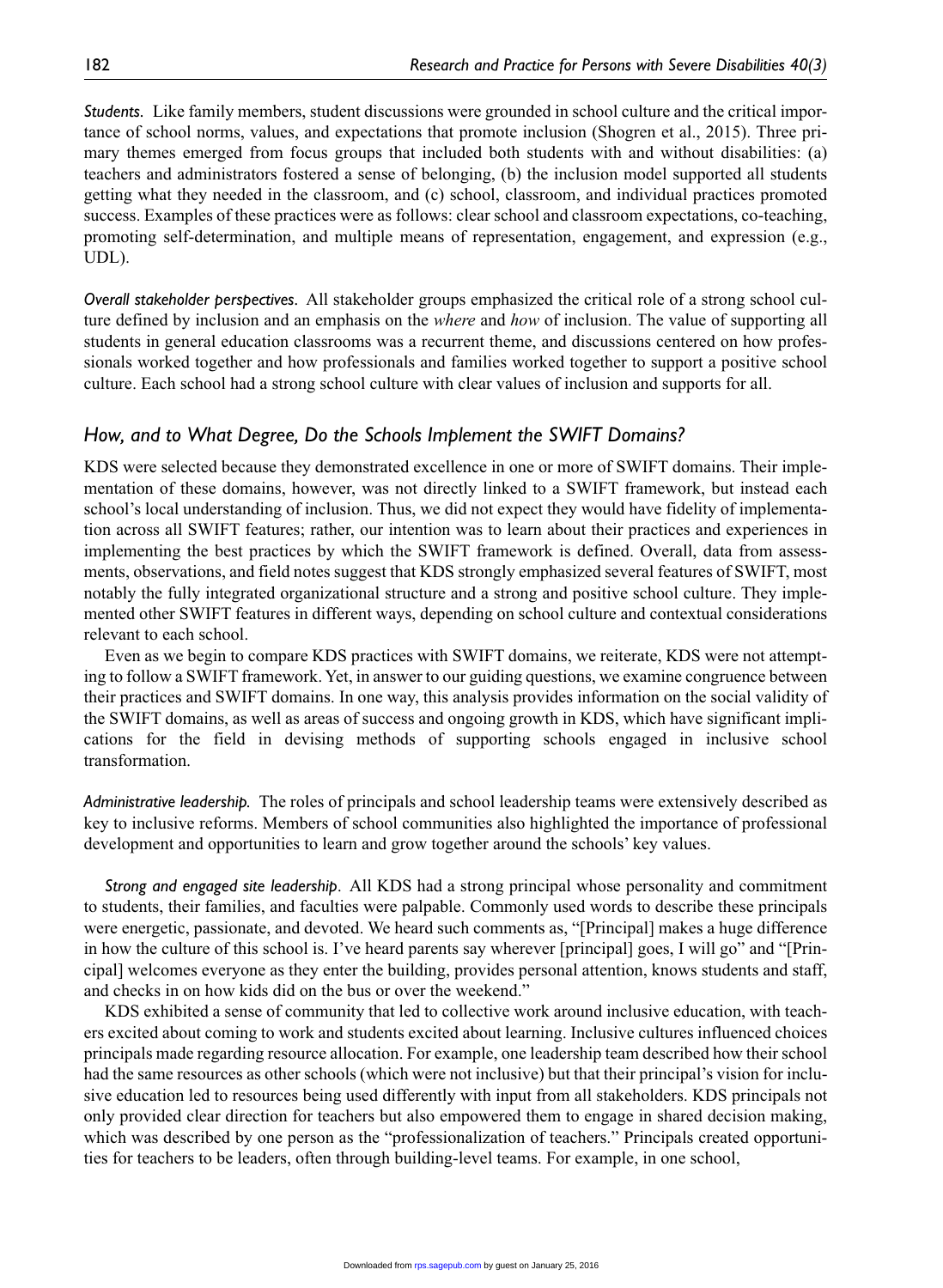grade-level teachers are in teams of five and have a common planning time. Interventionists [special education teachers] are connected with grade level teams and their schedules allow them to be at planning times with [general educators] and helped facilitate collaboration and planning. Co-teachers are able to create specially designed instructional strategies, which creates a spillover effect for all students in the room.

In another KDS, such meetings used to be viewed as "have to" and now are "get to" events. This shift in perspective was attributed to a new understanding about why they were meeting and to more effective structures for their collaborations.

All KDS highlighted the importance of reviewing data to support all students. Teachers consistently reported that team structures allowed them to be innovative and "step outside the box." They felt that they could "continually organize and reorganize themselves to meet student needs," and were "constantly focused on improvement and growth." They also felt empowered to ask for help when they needed it.

*Strong educator support system*. Teachers emphasized how their collaborative cultures created nonhierarchical support systems and fostered teacher-to-teacher support in unique ways. They were not as isolated in their classrooms as they had been in other schools, and able to work collaboratively. They cited the importance of identifying staff strengths and using those strengths to support each other (e.g., informally coaching one another). A teacher described the use of "instructional rounds, like those used in a hospital for interns" and opportunity to "see what peers are doing with instruction, class management, interactions with students." A teacher team discussed how co-teaching created more of a sense of safety among teachers, and having an "agreed upon set of 'look-fors'" lowered apprehension of peer evaluation. Overall, open communication between instructional staff was a critical feature of instructional coaching.

Several KDS described professional learning as a strong focus. One school had professional development activities that centered on co-teaching and issues that emerged from PBIS data, while another had mini professional development during faculty meetings each week based on needs identified by the teachers. A teacher said, "we've learned over time that a child is really unique and requires teachers to learn new skill sets to work with them. We have to always be learning." One school used a train-the-trainer approach to bring specialized training to all teachers in their building. Paraprofessional learning, particularly during the school's shift to an inclusive model was also cited as important. Overall, a key feature that emerged across schools was that professional learning was needs based and that teachers were responsible for setting their own goals related to learning.

*MTSS.* All schools showed a strong commitment to ongoing growth and development in providing highquality academic and behavioral instruction for all students through MTSS. The sentiment was "we work on quick identification of supports—we do not let things go." Across KDS, systemic emphasis on promoting student growth and development frequently led to discussion of data-driven decision making. Many KDS were still working to determine the best sources of data, particularly related to academic instruction, as well as the best ways to use those data to make instructional decisions. Several schools had created their own data collection and management systems, developed around pressing needs within their schools. However, they reported that this approach sometimes led to difficulties in using the data in consistent ways across teachers and teams and in determining the best ways to link data to instruction.

A strong emphasis on data led to discussions about schools' MTSS and PBIS structures. Some stakeholders felt such supports naturally fit within their school culture, and so Tier 1 was much more robust and familiar to them compared with Tiers 2 and 3. Schools strongly valued emerging research on the benefits and outcomes of MTSS, but were still working on how to use data to make the *what* of inclusion happen in each classroom and consistently across classrooms. Strong fidelity to the values of inclusion was clear. Ultimately, schools were working to "change the environment to fit all kids" and at the same time working to define curriculum and instruction that benefited all students within the environment. Generally, they were implementing the best practices that were available to them and crafting new practices that worked for them when other practices were not available through professional development or tools and resources in the field.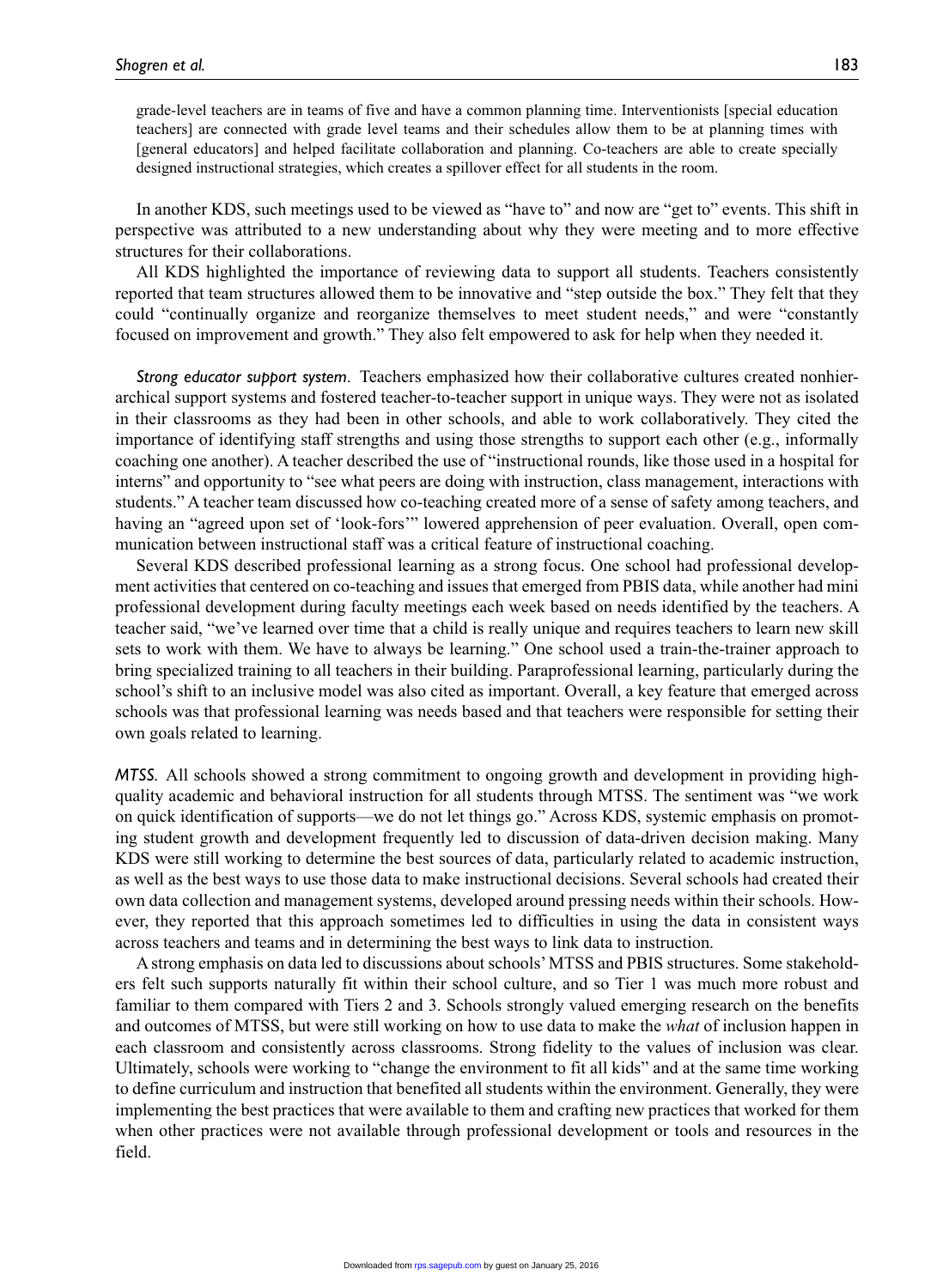*Inclusive academic instruction*. In addition to the structural work described above, schools were continuing to work to define the *what* of inclusion, namely, curricular and achievement expectations for all students and how to effectively and systematically support students who were struggling to meet those expectations. KDS were working to find and access research-based interventions matched to their contexts, which was often difficult because of the newness of this body of research. Some schools emphasized core curricula, building the foundation in their schools for all students to be academically supported; other schools more strongly emphasized Tier 2 and Tier 3 supports; however, all schools were more confident in the progress they were making in reading or literacy-related supports than in math supports. KDS primarily viewed their MTSS as relevant for all students with no separation of students with and without disabilities.

*Inclusive behavior instruction*. Most KDS had Tier 1 behavior supports in place, including "catching students being good" and providing rewards customized to the school (e.g., "school money," tokens), and students typically referenced schoolwide expectations in focus group discussions, some wanting to recite them. In many cases, the tiered behavioral support system had direct links to the positive school culture and focused on respect and support for all. One KDS indicated their positive school culture mitigated the need for more formal tiered behavioral interventions and supports saying,

We have a simplified system . . . not really a need for intense behavioral interventions because of the culture of the school. We have schoolwide expectations that we model and practice. Classes have a 1-2-3 system of reminders and formal problem solving strategies, but these are rarely needed.

Data-based decision making was present in all KDS. As one school described, "At our school, all classes used leveled color system to indicate where students are performing based on expectations and we review data every 9 weeks." Overall, the KDS had strong emphases on shared behavioral expectations among all stakeholders.

*Integrated educational framework.* Each KDS also strongly emphasized their efforts to fully integrate their organizational structure to promote inclusion of all students, although schools were at different points on the integration continuum, typically related to contextual factors at the school.

*Fully integrated organizational structure*. Each KDS worked to be nimble in the ways they used human, organizational, and structural capacities to achieve integration. Several observers indicated difficulty in determining the roles of adults in the school because each adult provided support to all students—which is what we would expect in fully integrated structures. Furthermore, in KDS where paraprofessional development was strongly emphasized, observers noted limited examples of close one-on-one support of a single student by a paraprofessional.

Co-teaching frequently occurred in several KDS. Two schools paired a general and a special educator in classrooms during 100% of our observations, and in one case, one of these teachers was also certified to teach English as a second language. Other schools did not have the staff available for co-teachers in every class and so grouped students into specific "co-teaching classrooms." The most common co-teaching model was a general educator leading instruction and special educators providing support or highlighting other skills needed for success (e.g., self-management). Even when co-teaching was not used, we often observed more than one adult in the class providing instructional support, but the roles played were something other than a co-teacher.

KDS emphasized the time and planning involved in moving toward "full integration" of students with the most significant disabilities, exemplified by such comments as,

We have to go to a different level of planning to support successful integration and progress in general education. For a student with cerebral palsy . . . after two years we learned that looking at every moment of their schedule, and what for each and every setting was needed . . . This level of planning takes about 3 hours.

Another school described how their "teams create a schedule for the week—whole group instruction, coteaching, small group instruction and one-on-one time are scheduled each week as needed based on data."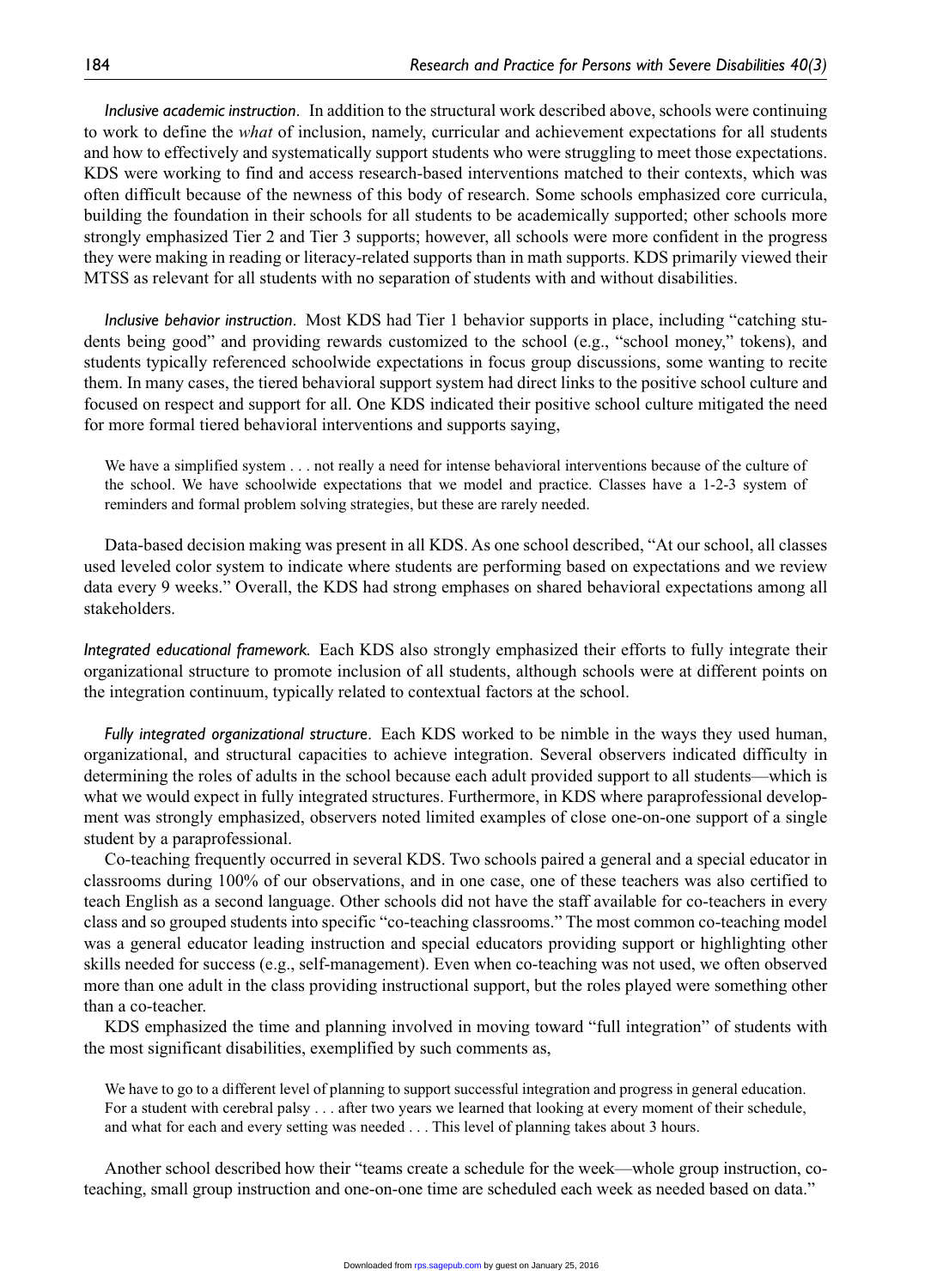While all students in this study, including those who take alternate assessments, had a grade-level classroom as their primary placement, KDS varied in their use of pull-out models to provide intensive interventions for students with and without disabilities related to academics and related services for students with disabilities. In some circumstances (e.g., counseling services), pull out may be the best way to organize services. Some schools highlighted that they were working on eliminating unnecessary pull out, which was often a function of district-level policies and district staff who were not "on-board" with the school culture and emphasis on inclusive education. Some schools provided pull-out interventions for academic instruction that were open to all students and aligned with MTSS-determined student needs, not on disability label. For example, one KDS had an "intervention block," during which all students received interventions using decision rules about who needs what. Other KDS emphasized avoiding all pull out by providing small group instruction in the general education classroom. As one teacher explained, "There is no pull out. Sometimes small groups meet in co-taught classes, but it is not just for SPED [special education]. It is for any students. Try to avoid stigma."

*Strong and positive school culture*. KDS had different strategies for communicating and sharing their mission. One school regularly shared with all school staff and families, including those new to the school, a one-page handout that defined core elements of the school and how they promote inclusive education. KDS frequently set the expectation that all adults would support all students, with no questions, like a big family. Overall, the mentality was, as one teacher put it, "We won't give up and we won't wait. We try numerous things until it works." Schools emphasized happiness, satisfaction, and excitement—creating a positive learning community where all stakeholders "like the way it feels here." Often, the general education teacher was the instructional leader, although in schools where a special education teacher was assigned to only one classroom in a full co-teaching model, that teacher's level of engagement with all students was considerably higher. In other settings, special educators floated, that is, dropped in and out of classes primarily giving attention to students with disabilities.

*Family and community engagement.* KDS had strong relationships between parents and school staff, in which families reported being highly involved in schools, as well as serving in leadership roles. Likewise, partnerships with a wide variety of community organizations were evident in KDS.

*Trusting family partnerships*. In several KDS, family advocacy was the major factor that led to inclusive reforms, and parents tended to stay highly involved and bring in the "next generation" of parent leaders to maintain close family–school relationships. Families cited the importance of trusting partnerships defined by communication, respect, commitment, equality, and professional competence. Although families and professionals often describe these ideals in the literature, KDS embodied these characteristics in the relationships between families and professionals.

Students perceived these partnerships as natural, describing their families as highly connected to schools and integral to school culture. For example, a student explained how some parents got together at school each week. "They just hang out and talk with other parents. It's really not that important [to the student], but to him [the father], it's pretty cool to talk to people . . . They probably talk about how their children are doing in class." Students also understood the importance and benefits of connecting what they were learning across home and school. "My parents help with homework and help me understand something that I don't get at school, and my teachers can help me while I'm at school if I need help, like right now."

Teachers highlighted ways that family members were involved in school activities, such as volunteering at events and starting breakfast programs to support all students. Challenges to strong family–school partnerships were noted, including time demands on both parents and educators; nevertheless, they found unique ways to build partnerships through frequent and open communication. For example, some schools used phone blast messages, e-communication technologies, and weekly newsletters to stay in touch with families. The personalized nature of direct communications between schools, teachers, and individual family members helped build "real" relationships. One school sent home birthday cards for all family members. Teachers and family members emphasized building personal connections, such as learning about hobbies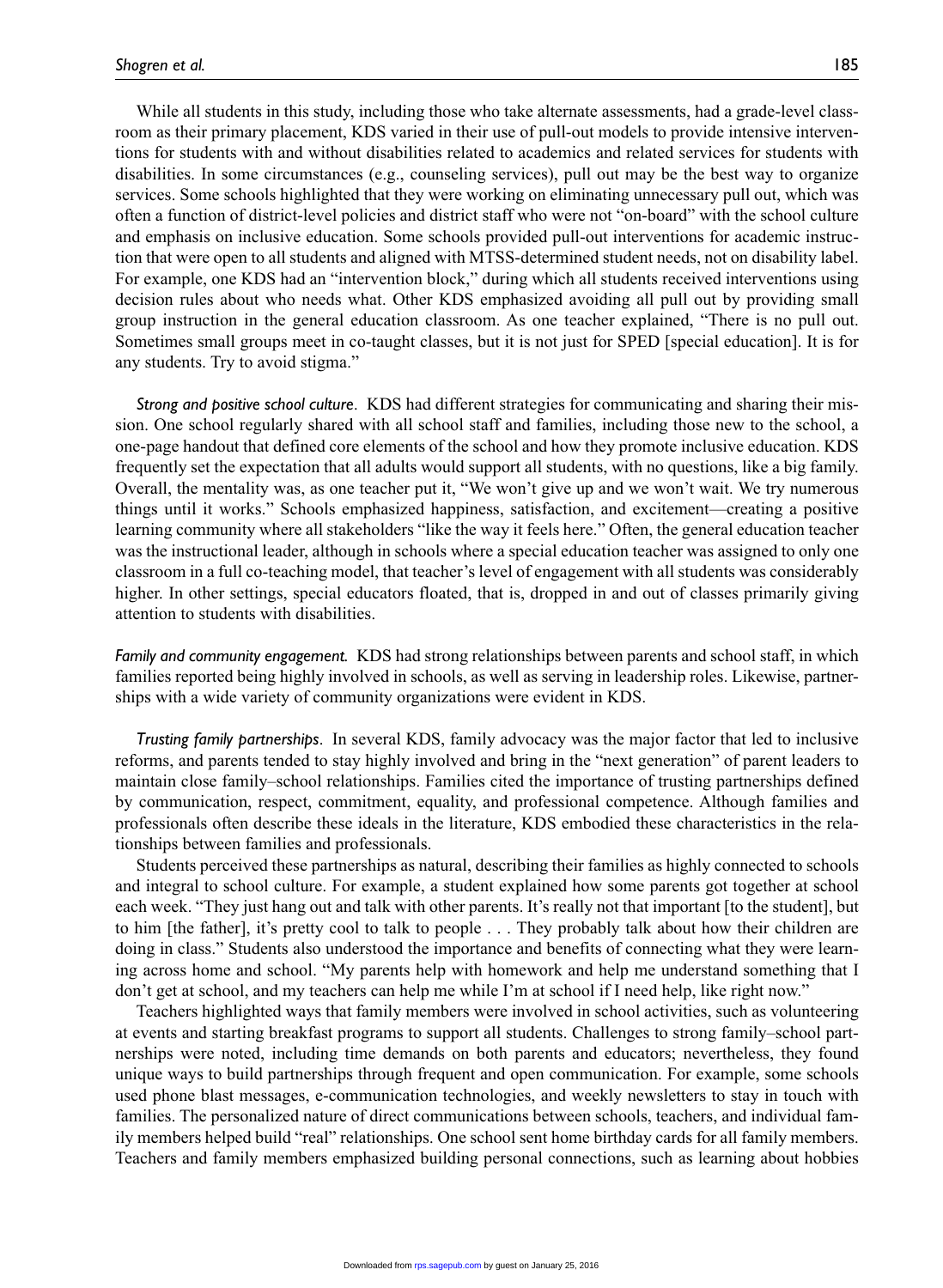that the family and educators had in common and participating in shared events (e.g., nonschool sporting events).

*Trusting community partnerships*. KDS partnerships with such organizations as universities, businesses, local municipalities, nonprofit organizations (e.g., 4-H, arts programs), and social services agencies produced outcomes such as instructional and extracurricular student programs, curricula development, teacher training, and wraparound services. Some KDS included community leaders on their site councils and planning processes. At one KDS, the mayor was involved with a strong partnership between the community and school. Other KDS invited local community groups to hold their meetings on campus to promote relationship development and trust between school and community.

Schools recruited volunteer programs from retirees, local businesses, and university programs to spend time with students on both academic (e.g., writing coaches) and other valuable life skills (e.g., a bank representative talked to students about savings accounts). Schools leveraged community connections to support student learning and volunteerism, such as helping at a food pantry, or with city council to engage in city projects (e.g., painting a mural in a park).

Educator support systems were bolstered through strong relationships with local universities, including access to student teachers. One KDS educated student teachers about their inclusive school reform model, which in turn created a ready pool of future teachers committed to the vision. Several schools identified local university and national research collaborations that brought research-based strategies and supports to professional development and school activities. Finally, one KDS built a relationship with local mental health providers for service delivery on the school campus in a wraparound model.

*Inclusive policy structure and practice.* Some strong local educational agency (LEA)–school partnerships existed. In some cases, the LEAs pushed for or supported inclusion and created mechanisms to support inclusion. One district representative said, "[schools in the district] better take responsibility for all kids; it's the expectation." A teacher elaborated, "Blurring the lines between general and special education is a district focus—you should not be able to see who has a disability." One KDS has a district employee stationed inside the school to provide support. Another KDS emphasized support for inclusion existed "up and down the line," all the way up to the superintendent. Some KDS emphasized sharing responsibility for reform with district personnel and district support with such activities as applying for grants. Another KDS reported a growing district focus on inclusion that pointed to their school as a model for other schools.

Across KDS, stakeholders articulated the importance of leveraging all available resources to support all students, rather than being constrained by restricted funding streams. One KDS performed so well that they "scored themselves out of the coaches"—that is, the district-funded coaches for low-performing schools seemed no longer needed when, in fact, these coaches were integral to the school's ongoing inclusive practices.

Two examples of district policies that advanced inclusion are a district-wide inclusion specialist and a volunteer coordinator to recruit community volunteers with specific expertise needed in a school. Another KDS cited district-level training and protocols for PBIS and individualized behavior plans that were very helpful in streamlining the work of the school. Highly important district policies cited by KDS were those that allowed flexibility and funding to support all students, and use of instructional staff in ways that worked best for the individual schools.

### **Implications**

The previous sections described key findings from multiple data sources collected during three, multiday visits to KDS that exemplified one or more SWIFT domain. Findings suggest three areas of implication for future research and practice, including intensive technical assistance to schools engaging in schoolwide inclusive transformation: (a) building a positive school culture; (b) addressing the where, how, and what of inclusion; and (c) leadership and sustainability.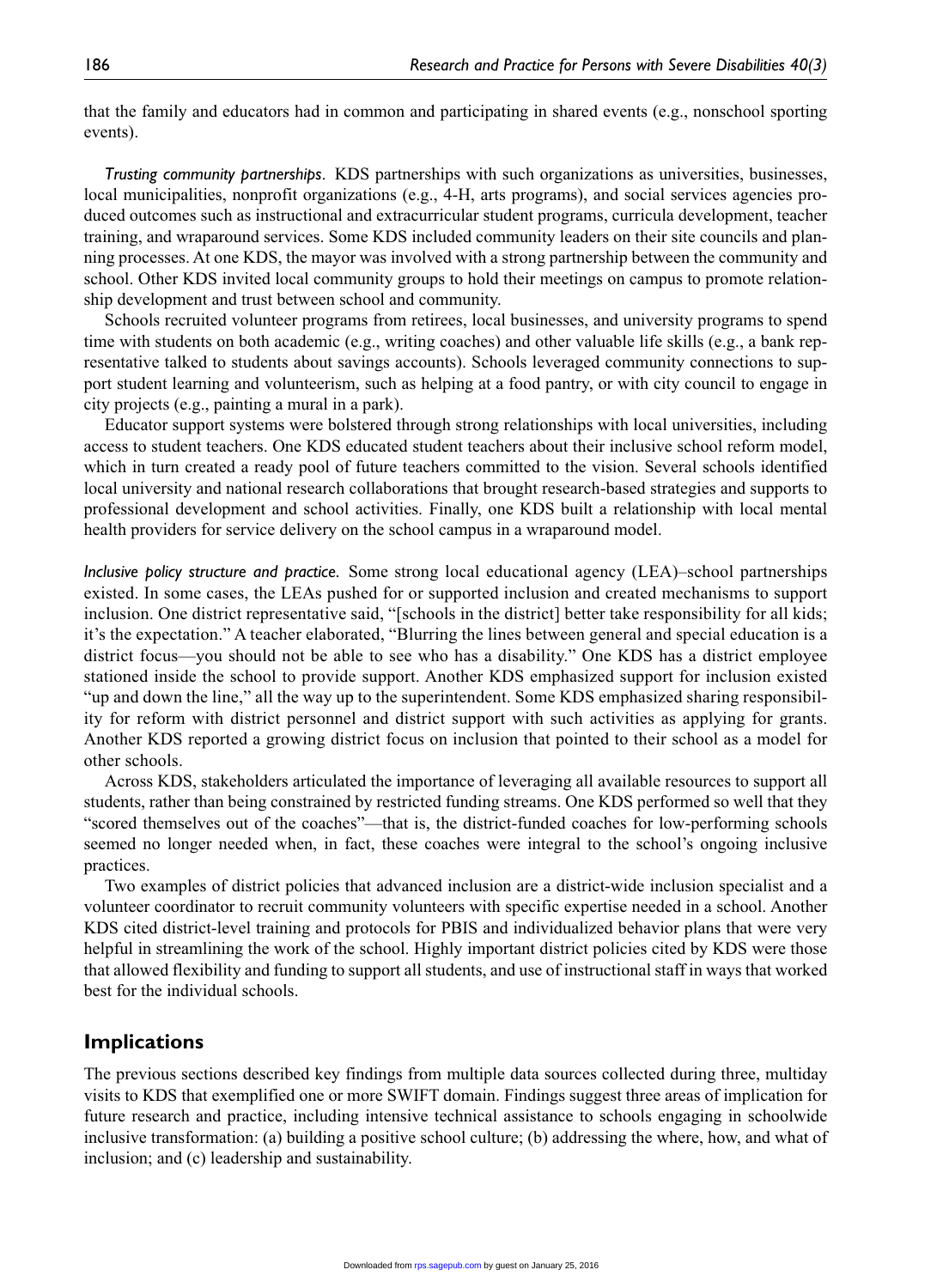#### *Building a Positive School Culture*

KDS confirmed the fundamental importance of building and sustaining a positive school culture during school reform (Amatea, 2012; Burrello, Hoffman, & Murray, 2005; Wenger, 2000). These cultures emphasized a community value to provide needed support to all students, regardless of any labels (e.g., disability, diversity, socioeconomic status). Natural variation influenced the specific cultural values expressed by each school, but data suggest that catching the vision of "all means all" was the starting point.

Building a shared culture was a foundational activity that brought together stakeholders who were typically separated into programmatic and funding "silos" among general education, special education, and administration (O'Day, 2002; Sailor, Doolittle, Bradley, & Danielson, 2009). Teachers, administrators, parents, and students cited ways that inclusive school culture allowed them to create new and different working relationships and be "nimble" in meeting needs of students. These working relationships broke down longstanding silos and program fragmentation, and led to positive schoolwide outcomes. In fact, many KDS significantly reduced the typical divisions between general and special education in *where* and *how* they educate students (Sailor, Doolittle, et al., 2009).

This study confirms the value of taking time and investing resources to build strong and positive culture with shared vision among a broad range of stakeholders and highlights some of the challenges associated with sustaining such a culture. The findings suggest need for technical assistance that builds ongoing capacities, such as systems for inculcating new staff in inclusive values and practices, year by year forging new trusting family–school partnerships, trusting relationships, and open lines of communication between school and district that help avoid conflicts with new policy initiatives.

Some KDS defined their MTSS or tiers within MTSS models by special education services and supports. We suspect this is a natural by-product of existing laws, regulations, policies, and practices, particularly when funding and placement decision are not blended at the district and state education agency levels. Technical assistance that introduces or reinforces a lexicon that no longer labels people, processes, or systems in this way may help move schools toward full integration. This requires attention, particularly, to ensure that students with the most significant support needs and who will require specialized education services are not defined by services within a specific tier.

*Limitations and future research on school culture.* Our study purposefully explored diverse settings where inclusive practices have been successful, that is, unique microcosms that self-selected into inclusive school transformation. In some instances, teachers, administrators, and even families self-selected into these schools, introducing bias into their perspectives. Furthermore, a selection bias among individuals who participated in the focus groups, interviews, and other data collection activities may have existed. Therefore, we caution against over generalization of these findings to other schools.

Ultimately, more research is needed on the best terminology to describe the cultural value for "all means all," how to blend funding sources to eliminate the need for "special education" but instead provide specialized instruction and supports for all students based on need particularly for students with the most severe disabilities (Burrello et al., 2013). More work is needed to define the role of students without disabilities in inclusive schools beyond simply supporting students with disabilities toward engaging in meaningful, positive, and reciprocal relationships (Snell & Brown, 2010).

### *Addressing the* Where, How, *and* What *of Inclusion—The Total Education Program*

KDS tended to emphasize the *where* and *how* of inclusion. These foci may be important or even necessary first steps in inclusive school transformation. However, we wonder, must inclusive reform happen in a stepwise process, as suggested by many KDS (e.g., we need to figure out how to structure placement and instructional arrangements first or we need to build universal supports first, before moving to tiered supports)? Or can the three waves of building inclusive practices occur concurrently? SWIFT Center, in fact, is currently supporting 64 schools in building total education programs that simultaneously advance the *where, how*, and *what* of inclusion for all students.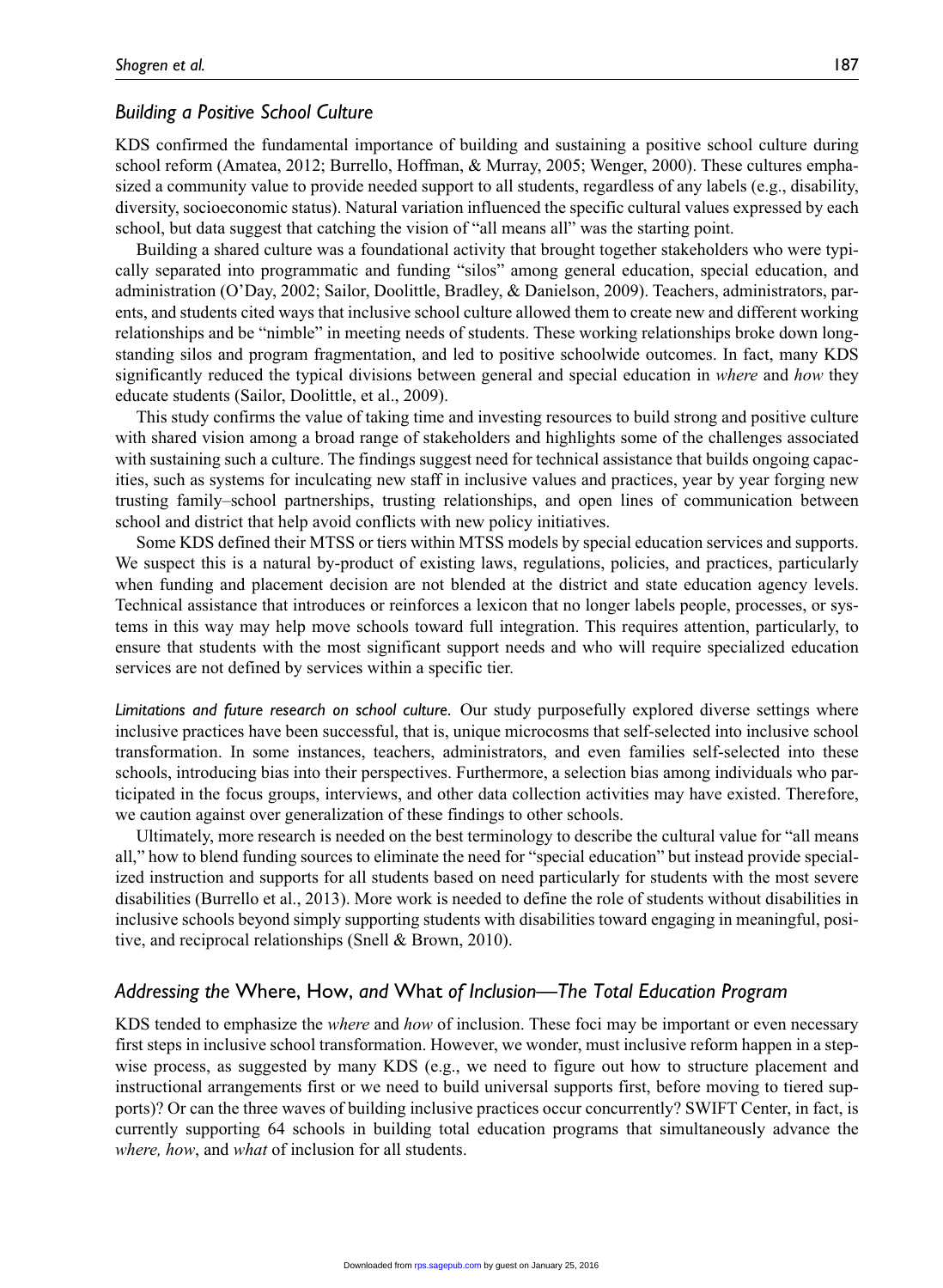KDS were not only diverse in ways that we planned but also in their stages of implementation of the *where, how*, and *what* of inclusion, as described by researchers in implementation science (Fixsen et al., 2005). Some KDS were really still in exploration and installation phases with regard to the *where* of inclusion. Others were beyond exploration and were installing and implementing elements of structural inclusion that define the *where* of education for all students as the general education classroom, and moving ahead with reforms around the *how* of inclusion. All KDS were just beginning to tackle the *what* of inclusion that is, access to the general curriculum for all students.

We speculate from our findings that the newness of the concept of unified academic and behavioral MTSS merits further discussion and investigation. MTSS can help educators make well-informed decisions about the level of academic and behavioral support students need in the general education classroom and curriculum. An effective MTSS offers students *what* they need when they need it, often by tailoring specific interventions (Sailor & Burrello, 2013). In the SWIFT framework, the assumption is that inclusive academic and behavior instruction occur across all three tiers of a unified MTSS. MTSS is being adopted by districts throughout the United States (Berkeley, Bender, Peaster, & Saunders, 2009), and becoming embedded in state education agency initiatives (e.g.,<http://www.kansasmtss.org/>), even as the refinement and validation of these models are still underway. KDS, as forward-thinking and innovative organizations, have expressed the desire to implement best practices related to MTSS and the need for access to formal training on MTSS as well as school-specific professional learning opportunities. In the absence of such educator supports, some KDS developed their own forms of MTSS, largely based on perceived needs within the school. Conversely, some KDS indicated that they did not need tiered models of behavioral instruction because of their strong and positive school culture, despite a robust research base supporting tiered frameworks for inclusive behavioral instruction (Sailor, Dunlap, Sugai, & Horner, 2009). Indeed, the PBIS literature acknowledges that changing the environment can reduce the need for behavioral intervention; but research still suggests the critical importance of formal, data-driven systems of support that address a varying range of student needs in a systematic way.

Future research is needed to explore how to build buy-in for interventions when a strong school culture is in place, blending cultural values with more systematized interventions such as MTSS, and the degree to which specific types of support are necessary for both academics and behavior in a strong positive school culture and ways to ensure that students with a range of support needs, including those with the most severe disabilities, are effectively included and receive supports across tiers. Research that demonstrates how to achieve the same explicit focus on the *what* of inclusion may lead to even greater growth, achievement, and expectations for all students. Students with and without disabilities highlighted how they wanted to be held to high expectations, and identified a desire to be self-determined learners who were part of a challenging academic curriculum that provided choices and engaged them in meaningful ways. These student attitudes are the goal of any model of inclusive school transformation.

#### *Leadership and Sustainability*

Leadership and sustainability are linked both to administrator training and creating a cadre of leaders who believe in inclusion, as well as a balance between site-based leadership and district and state policies that create the conditions for inclusive school transformation (Fixsen et al., 2009). SWIFT emphasizes building systems at state and district levels that promote sustainability and flexibility of implementation of inclusive school transformation (Burrello et al., 2013). The present study was not structured to determine best practices for making high-level policy changes, nor did it examine the degree to which they filter down to actual practices in local schools. However, the study identified important considerations about sustainability and leadership at the local level. For example, at many of the KDS, the principal was viewed as the educational leader and driver of the school, and was a charismatic leader who led efforts for inclusive school reform. Although all KDS had strong building leadership teams, the degree to which these teams would be able to sustain their inclusive culture and practices if a different principal was assigned to the school is unclear.

Perhaps as important to sustainability as the principal are policies that allow flexible use of funding and staffing within buildings, and an infrastructure at the district and state levels that provides materials that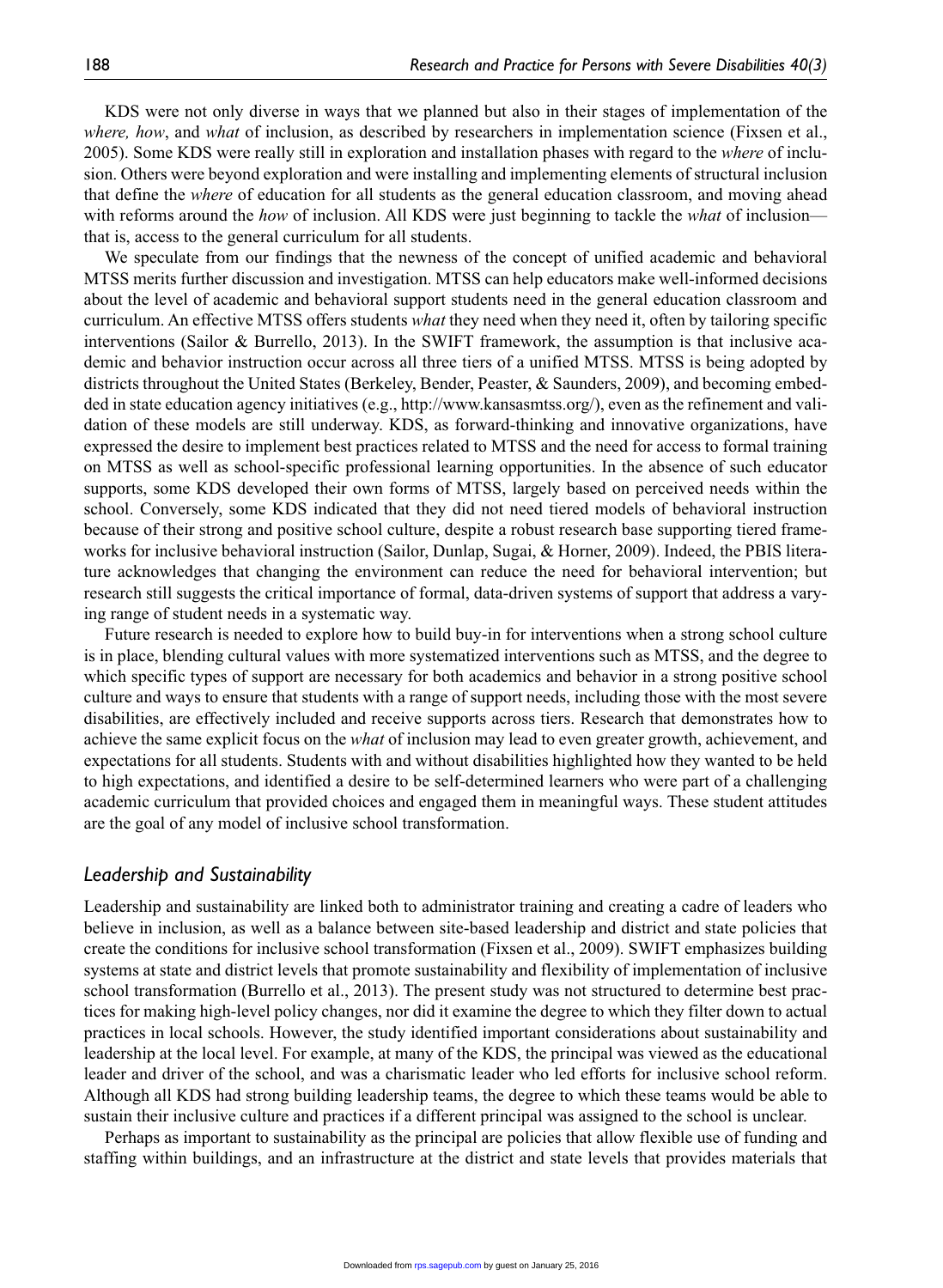support fidelity of implementation and systematic adoption of MTSS and inclusive practices that can be customized to individual schools. Under these conditions, schools do not have to "go it alone" and barriers inherent to creating systematic data collection and intervention systems are removed.

### **Conclusion**

KDS provide valuable insights into how innovative schools develop and sustain inclusive school reforms. These insights highlight key issues to consider in future research and technical assistance, most notably the criticality of considering how to support the concurrent development of all domains of the SWIFT framework. Conceptually, the domains are mutually reinforcing. For example, co-adoption of MTSS and an integrated organizational structure provides mechanisms to enhance school culture, build administrative leadership, and promote inclusive policy structures and practices and further break down the silos that have, for too long, characterized schools. Reciprocally, building a strong school culture, administrative leadership, and inclusive policy structures and practices provides a vehicle to build MTSS and an integrated organizational structure. The existing body of research and findings from KDS suggests interconnectedness of each of these domains, yet challenges are inherent when simultaneously transforming a school in all domains that effectively supports all students, including those with the most severe disabilities.

#### **Authors' Note**

The views expressed herein do not necessarily represent the positions or policies of the Department of Education. No official endorsement by the U.S. Department of Education of any product, commodity, service, or enterprise mentioned in this publication is intended or should be inferred.

#### **Declaration of Conflicting Interests**

The author(s) declared no potential conflicts of interest with respect to the research, authorship, and/or publication of this article.

### **Funding**

The author(s) disclosed receipt of the following financial support for the research, authorship, and/or publication of this article: The authors produced this document under U.S. Department of Education, Office of Special Education Programs Grant H325Y120005, National Center on Schoolwide Inclusive School Reform: The SWIFT Center. OSEP Project Officers Grace Zamora Durán and Tina Diamond served as the project officers.

#### **References**

- Amatea, E. S. (2012). *Building culturally responsive family-school relationships* (2nd ed.). Upper Saddle River, NJ: Pearson.
- Anderson, C., Childs, K., Kincaid, D., Horner, R. H., George, H. P., Todd, A. W., . . . Spaulding, S. A. (2013). *Benchmarks for advanced tiers*. Eugene: Educational and Community Supports, University of Oregon.
- Berkeley, S., Bender, W., Peaster, L., & Saunders, L. (2009). Implementation of response to intervention: A snapshot of progress. *Journal of Learning Disabilities*, *42*, 85-95.
- Burrello, L. C., Hoffman, L. P., & Murray, L. E. (2005). *School leaders building capacity from within*. Thousand Oaks, CA: Corwin Press.
- Burrello, L. C., Sailor, W., & Kleinhammer-Tramill, J. (2013). *Unifying educational systems: Leadership and policy perspectives*. New York, NY: Routledge.
- Cook, B. G., & Odom, S. (2013). Evidence-based practices and implementation science in special education. *Exceptional Children*, *79*, 135-144.
- Cooperrider, D., & Whitney, D. (2005). *Appreciative inquiry: A positive revolution in change*. San Francisco, CA: Berrett-Koehler.
- Fixsen, D. L., Blase, K. A., Naoom, S. F., & Wallace, F. (2009). Core implementation components. *Research on Social Work Practice*, *19*, 531-540.
- Fixsen, D. L., Naoom, S. F., Blase, K. A., Friedman, R. M., & Wallace, F. (2005). *Implementation research: A synthesis of the literature* (FMHI Publication 231). Tampa: The National Implementation Research Network, Louis de la Parte Florida Mental Health Institute, University of South Florida.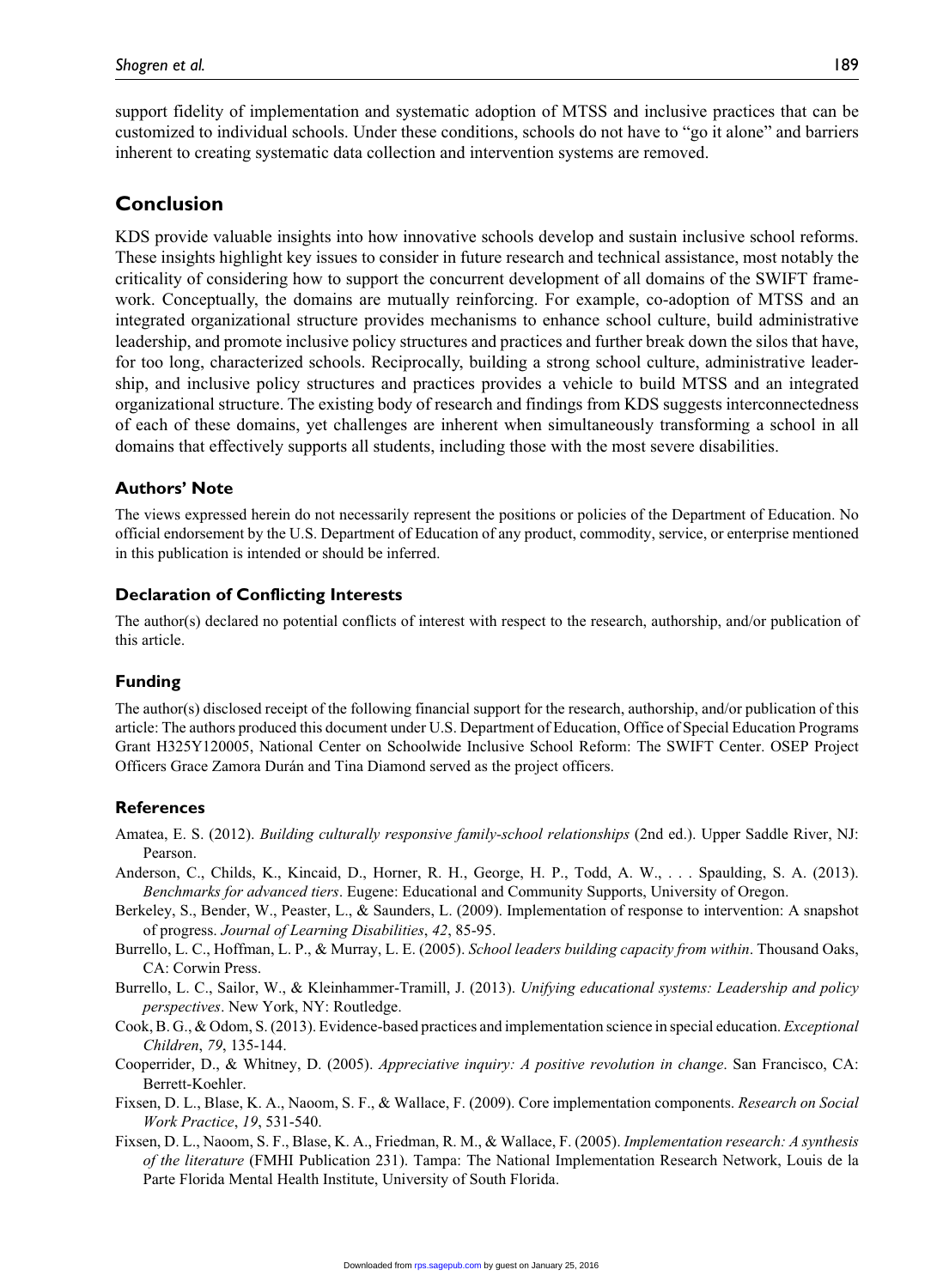- Francis, G. L., Blue-Banning, M., Turnbull, A. P., Hill, C., Haines, S. J., & Gross, J. (2015). *School culture in inclusive schools: Parental perspectives on trusting family-professional partnerships*. Manuscript submitted for publication.
- Gross, J. M. S., Haines, S. J., Hill, C., Francis, G. L., Blue-Banning, M., & Turnbull, A. P. (in press). Strong schoolcommunity partnerships: A collective endeavor. *School Community Journal*.
- Haines, S. J., Gross, J. M. S., Blue-Banning, M., Francis, G. L., & Turnbull, A. P. (2015). Fostering family–school and community–school partnerships in inclusive schools: Using practice as a guide. *Research and Practice for Persons With Severe Disabilities*, *40*, 227-239.
- Hehir, T., & Katzman, L. (2012). *Effective inclusive schools: Designing successful schoolwide programs*. San Francisco, CA: John Wiley.
- Hoy, W. K. (2003a). *Organizational Health Inventory for elementary schools*. Retrieved from [http://www.waynekhoy.](http://www.waynekhoy.com/ohi-e.html) [com/ohi-e.html](http://www.waynekhoy.com/ohi-e.html)
- Hoy, W. K. (2003b). *Organizational Health Inventory for middle schools*. Retrieved from [http://www.waynekhoy.com/](http://www.waynekhoy.com/ohi-m.html) [ohi-m.html](http://www.waynekhoy.com/ohi-m.html)
- Kincaid, D., Childs, K., & George, H. P. (2010). *School-wide benchmarks of quality* (Rev. ed.). Tampa: University of South Florida.
- Kozleski, E. B., Yu, T., Satter, A. L., Francis, G. L., & Haines, S. J. (2015). A never ending journey: Inclusive education is a principle of practice, not an end game. *Research and Practice for Persons With Severe Disabilities*, *40*, 211-226.
- Lane, K. L., Oakes, W. P., & Menzies, H. M. (2014). Comprehensive, Integrated, Three-Tiered (CI3T) models of prevention: Why does my school–and district–need an integrated approach to meet students' academic, behavioral, and social needs? *Preventing School Failure*, *58*, 121-128. doi:10.1080/1045988X.2014.893977
- McCart, A., Sailor, W., Bezdek, J., & Satter, A. (2014). A framework for inclusive educational delivery systems. *Inclusion*, *2*, 252-264.
- McLeskey, J., Waldron, N. L., & Redd, L. (2014). A case study of a highly effective, inclusive elementary school. *The Journal of Special Education*, *48*, 59-70.
- Morningstar, M. E., & Shogren, K. A. (2013). *Classroom observation tool*. Lawrence, KS: SWIFT Center.
- Morningstar, M. E., Shogren, K. A., Lee, H., & Born, K. (2015). Preliminary lessons about supporting participation and learning in inclusive classrooms. *Research and Practice for Persons With Severe Disabilities*, *40*, 192-210.
- Morsbach Sweeney, H., Horner, R., Algozzine, B., Lane, K. L., Roger, B., Choi, H., . . . Sailor, W. (2013). *School-wide integrated framework for transformation: Fidelity of implementation tool*. Lawrence: SWIFT Center, University of Kansas.
- National Center on Response to Intervention. (2011). *RTI essential components integrity worksheet*. Washington, DC: Author.
- O'Day, J. A. (2002). Complexity, accountability, and school improvement. *Harvard Educational Review*, *72*, 293-329.
- Patton, M. Q. (2002). *Qualitative research and evaluation methods* (3rd ed.). Thousand Oaks, CA: SAGE.
- Richards, H. V., Artiles, H. A., Klingner, J., & Brown, A. (2005). *Equity in special education placement: A school self-assessment guide for culturally responsive practice*. Tempe, AZ: National Center for Culturally Responsive Education Systems.
- Sailor, W. (2009). *Making RTI work: How smart schools are reforming education through schoolwide response-tointervention models*. San Francisco, CA: Jossey-Bass.
- Sailor, W., & Burrello, L. C. (2013). Shifting perspective to frame disability policy. In L. C. Burrello, W. Sailor, & J. Kleinhammer-Tramill (Eds.), *Unifying educational systems: Leadership and policy perspectives* (pp. 21-40). New York, NY: Routledge.
- Sailor, W., Doolittle, J., Bradley, R., & Danielson, L. (2009). Response to intervention and positive behavior support. In W. Sailor, G. Dunlap, G. Sugai, & R. H. Horner (Eds.), *Handbook of positive behavior support* (pp. 729-753). New York, NY: Springer.
- Sailor, W., Dunlap, G., Sugai, G., & Horner, R. H. (Eds.). (2009). *Handbook of positive behavior support*. New York, NY: Springer.
- Sailor, W., McCart, A., & Choi, H. (2012). *A comparison of academic outcomes and implementation of the schoolwide applications model in Washington DC*. Lawrence: University of Kansas.
- Sailor, W., & Roger, B. (2005). Rethinking inclusion: Schoolwide applications. *Phi Delta Kappan*, *86*, 503-509. doi:10.1177/07419325070280060601
- Sailor, W., Zuna, N., Choi, J.H., Thomas, J., McCart, A., & Roger, B. (2006). Anchoring schoolwide positive behavior support in structural school reform. *Research and Practice for Persons with Severe Disabilities*, *31*(1), 18-30.
- Shogren, K. A., Gross, J. M. S., Forber-Pratt, A. J., Francis, G. L., Satter, A. L., Blue-Banning, M., & Hill, C. (2015). The perspectives of students with and without disabilities on inclusive schools. *Research and Practice for Persons With Severe Disabilities*. Advance online publication. doi:10.1177/1540796915583493